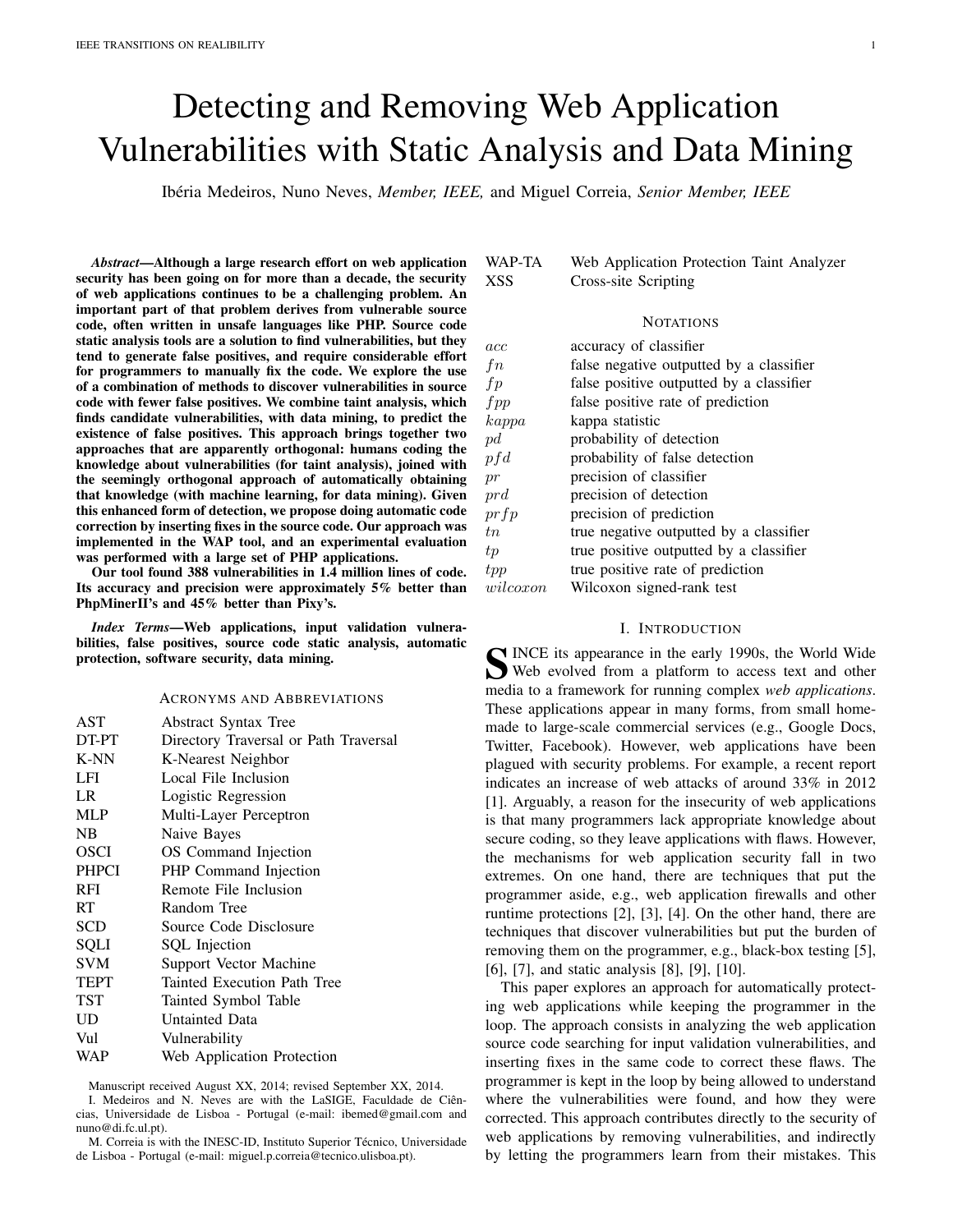last aspect is enabled by inserting fixes that follow common security coding practices, so programmers can learn these practices by seeing the vulnerabilities, and how they were removed.

We explore the use of a novel combination of methods to detect this type of vulnerability: static analysis with data mining. Static analysis is an effective mechanism to find vulnerabilities in source code, but tends to report many false positives (nonvulnerabilities) due to its undecidability [11]. This problem is particularly difficult with languages such as PHP that are weakly typed, and not formally specified [12]. Therefore, we complement a form of static analysis, taint analysis, with the use of data mining to predict the existence of false positives. This solution combines two apparently disjoint approaches: humans coding the knowledge about vulnerabilities (for taint analysis), in combination with automatically obtaining that knowledge (with supervised machine learning supporting data mining).

To predict the existence of false positives, we introduce the novel idea of assessing if the vulnerabilities detected are false positives using data mining. To do this assessment, we measure attributes of the code that we observed to be associated with the presence of false positives, and use a combination of the three top-ranking classifiers to flag every vulnerability as false positive or not. We explore the use of several classifiers: ID3, C4.5/J48, Random Forest, Random Tree, K-NN, Naive Bayes, Bayes Net, MLP, SVM, and Logistic Regression. Moreover, for every vulnerability classified as false positive, we use an induction rule classifier to show which attributes are associated with it. We explore the JRip, PART, Prism, and Ridor induction rule classifiers for this goal. Classifiers are automatically configured using machine learning based on labeled vulnerability data.

Ensuring that the code correction is done correctly requires assessing that the vulnerabilities are removed, and that the correct behavior of the application is not modified by the fixes. We propose using program mutation and regression testing to confirm, respectively, that the fixes function as they are programmed to (blocking malicious inputs), and that the application remains working as expected (with benign inputs). Notice that we do not claim that our approach is able to correct any arbitrary vulnerability, or to detect it; it can only address the input validation vulnerabilities it is programmed to deal with.

The paper also describes the design of the *Web Application Protection* (WAP) tool that implements our approach [13]. WAP analyzes and removes input validation vulnerabilities from programs or scripts written in PHP 5, which according to a recent report is used by more than 77% of existing web applications [14]. WAP covers a considerable number of classes of vulnerabilities: SQL injection (SQLI), crosssite scripting (XSS), remote file inclusion, local file inclusion, directory traversal and path traversal, source code disclosure, PHP code injection, and OS command injection. The first two continue to be among the highest positions of the OWASP Top 10 in 2013 [15], whereas the rest are also known to be high risk, especially in PHP. Currently, WAP assumes that the background database is MySQL, DB2, or PostgreSQL. The tool might be extended with more flaws and databases, but this set is enough to demonstrate the concept. Designing and implementing WAP was a challenging task. The tool does taint analysis of PHP programs, a form of data flow analysis. To do a first reduction of the number of false positives, the tool performs global, interprocedural, and context-sensitive analysis, which means that data flows are followed even when they enter new functions and other modules (other files). This result involves the management of several data structures, but also deals with global variables (that in PHP can appear anywhere in the code, simply by preceding the name with *global* or through the \$\_GLOBALS array), and resolving module names (which can even contain paths taken from environment variables). Handling object orientation with the associated inheritance and polymorphism was also a considerable challenge.

We evaluated the tool experimentally by running it with both simple synthetic code and with 45 open PHP web applications available in the internet, adding up to more than 6,700 files and 1,380,000 lines of code. Our results suggest that the tool is capable of finding and correcting the vulnerabilities from the classes it was programmed to handle.

The main contributions of the paper are: 1) an approach for improving the security of web applications by combining detection and automatic correction of vulnerabilities in web applications; 2) a combination of taint analysis and data mining techniques to identify vulnerabilities with low false positives; 3) a tool that implements that approach for web applications written in PHP with several database management systems; and 4) a study of the configuration of the data mining component, and an experimental evaluation of the tool with a considerable number of open source PHP applications.

## II. INPUT VALIDATION VULNERABILITIES

Our approach is about input validation vulnerabilities, so this section presents briefly some of them (those handled by the WAP tool). Inputs enter an application through *entry points* (e.g., \$\_GET), and exploit a vulnerability by reaching a *sensitive sink* (e.g., *mysql\_query*). Most attacks involve mixing normal input with metacharacters or metadata (e.g., ', OR), so applications can be protected by placing *sanitization functions* in the paths between entry points and sensitive sinks.

SQL injection (SQLI) vulnerabilities are caused by the use of string-building techniques to execute SQL queries. Fig. 1 shows PHP code vulnerable to SQLI. This script inserts in an SQL query (line 4) as the username and password provided by the user (lines 2, 3). If the user is malicious, he can provide as username *admin' - -* , causing the script to execute a query that returns information about the user *admin* without the need of providing a password: SELECT \* FROM users WHERE username='admin' -- ' AND password='foo'.

This vulnerability can be removed either by sanitizing the inputs (e.g., preceding with backslash metacharacters such as the prime), or by using prepared statements. We opted for the former because it requires simpler modifications to the code. Sanitization depends on the sensitive sink, i.e., on the way in which the input is used. For SQL, and the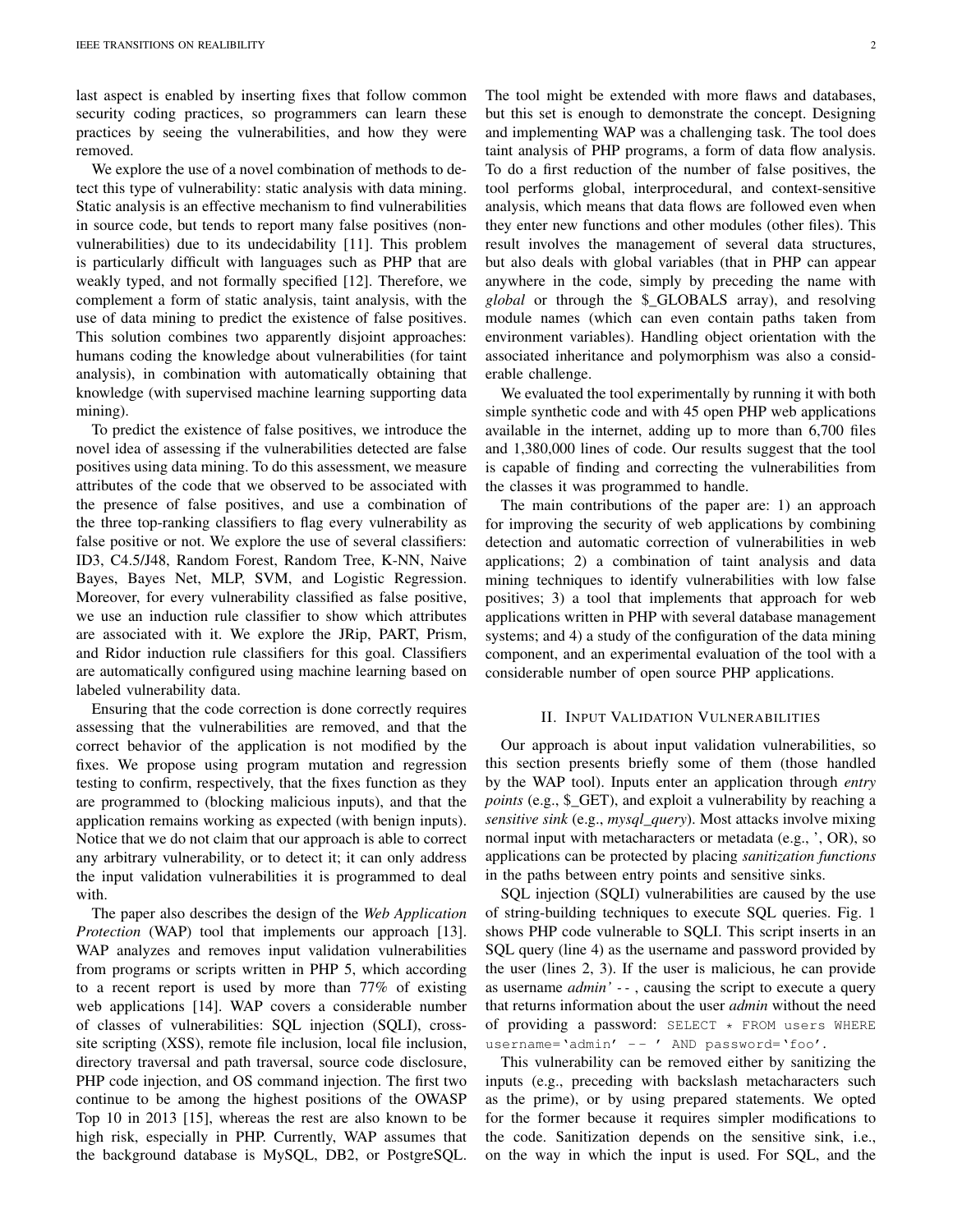

Fig. 1. Login PHP script vulnerable to SQLI.

MySQL database, PHP provides the *mysql\_real\_escape\_string* function. The username could be sanitized in line 2:  $suser =$ mysql\_real\_escape\_string(\$\_POST['user']); (similar for line 3).

Cross-site scripting (XSS) attacks execute malicious code (e.g., JavaScript) in the victim's browser. Different from the other attacks we consider, an XSS attack is not against a web application itself, but against its users. There are three main classes of XSS attacks depending on how the malicious code is sent to the victim (reflected or non-persistent, stored or persistent, and DOM-based); but we explain only reflected XSS for briefness. A script vulnerable to XSS can have a single line: echo \$\_GET['username'];. The attack involves convincing the user to click on a link that accesses the web application, sending it a script that is reflected by the *echo* instruction and executed in the browser. This kind of attack can be prevented by sanitizing the input, or by encoding the output, or both. The latter consists in encoding metacharacters such as  $\langle$  and  $\rangle$  in a way that they are interpreted as normal characters, instead of HTML metacharacters.

We only present the other vulnerabilities briefly due to lack of space (with more information in [13]). A remote file inclusion (RFI) vulnerability allows attackers to embed a remote file containing PHP code in the vulnerable program. Local file inclusion (LFI) differs from RFI because it inserts a file from the local file system of the web application (not a remote file). A directory traversal or path traversal (DT-PT) attack consists in an attacker accessing arbitrary local files, possibly outside the web site directory. Source code disclosure (SCD) attacks dump source code and configuration files. An operating system command injection (OSCI) attack consists in forcing the application to execute a command defined by the attacker. A PHP code injection (PHPCI) vulnerability allows an attacker to supply code that is executed by an *eval* statement.

#### III. APPROACH AND ARCHITECTURE

## *A. The approach*

The notion of detecting and correcting vulnerabilities in the source code that we propose is tightly related to *information flows*: detecting problematic information flows in the source code, and modifying the source code to block these flows. The notion of information flow is central to two of the three main security properties: confidentiality, and integrity [16]. Confidentiality is related to private information flowing to public objects, whereas integrity is related to untrusted data flowing to trusted objects. Availability is an exception as it is not directly related to information flow.

The approach proposed is, therefore, about *informationflow security* in the context of web applications. We are



Fig. 2. Information flows that exploit web vulnerabilities.

mostly concerned with the server-side of these applications, which is normally written in a language such as PHP, Java, or Perl. Therefore, the problem is a case of language-based information-flow security, a topic much investigated in recent years [17], [8], [18]. Attacks against web vulnerabilities can be expressed in terms of violations of information-flow security. Fig. 2 shows the information flows that exploit each of the vulnerabilities of Section II. The information flows are labeled with the vulnerabilities that usually permit them (a few rarer cases are not represented). XSS is different from other vulnerabilities because the victim is not the web application itself, but a user. Our approach is a way of enforcing information-flow security at the language-level. The tool detects the possibility of the existence of the information flows represented in the figure, and modifies the source code to prevent them.

The approach can be implemented as a sequence of steps. 1) Taint analysis: parsing the source code, generating an abstract syntax tree (AST), doing taint analysis based on the AST, and generating trees describing candidate vulnerable control-flow paths (from an entry point to a sensitive sink).

2) Data mining: obtaining attributes from the candidate vulnerable control-flow paths, and using the top 3 classifiers to predict if each candidate vulnerability is a false positive or not. In the presence of a false positive, use induction rules to present the relation between the attributes that classified it.

3) Code correction: given the control-flow path trees of vulnerabilities (predicted not to be false positives), identifying the vulnerabilities, the fixes to insert, and the places where they have to be inserted; assessing the probabilities of the vulnerabilities being false positives; and modifying the source code with the fixes.

4) Feedback: providing feedback to the programmer based on the data collected in the previous steps (vulnerable paths, vulnerabilities, fixes, false positive probability, and the attributes that classified it as a false positive).

5) Testing: higher assurance can be obtained with two forms of testing, specifically program mutation to verify if the fixes do their function, and regression testing to verify if the behavior of the application remains the same with benign inputs.

## *B. Architecture*

Fig. 3 shows the architecture that implements steps 1 to 4 of the approach (testing is not represented). It is composed of three modules: code analyzer, false positives predictor, and code corrector. The *code analyzer* first parses the PHP source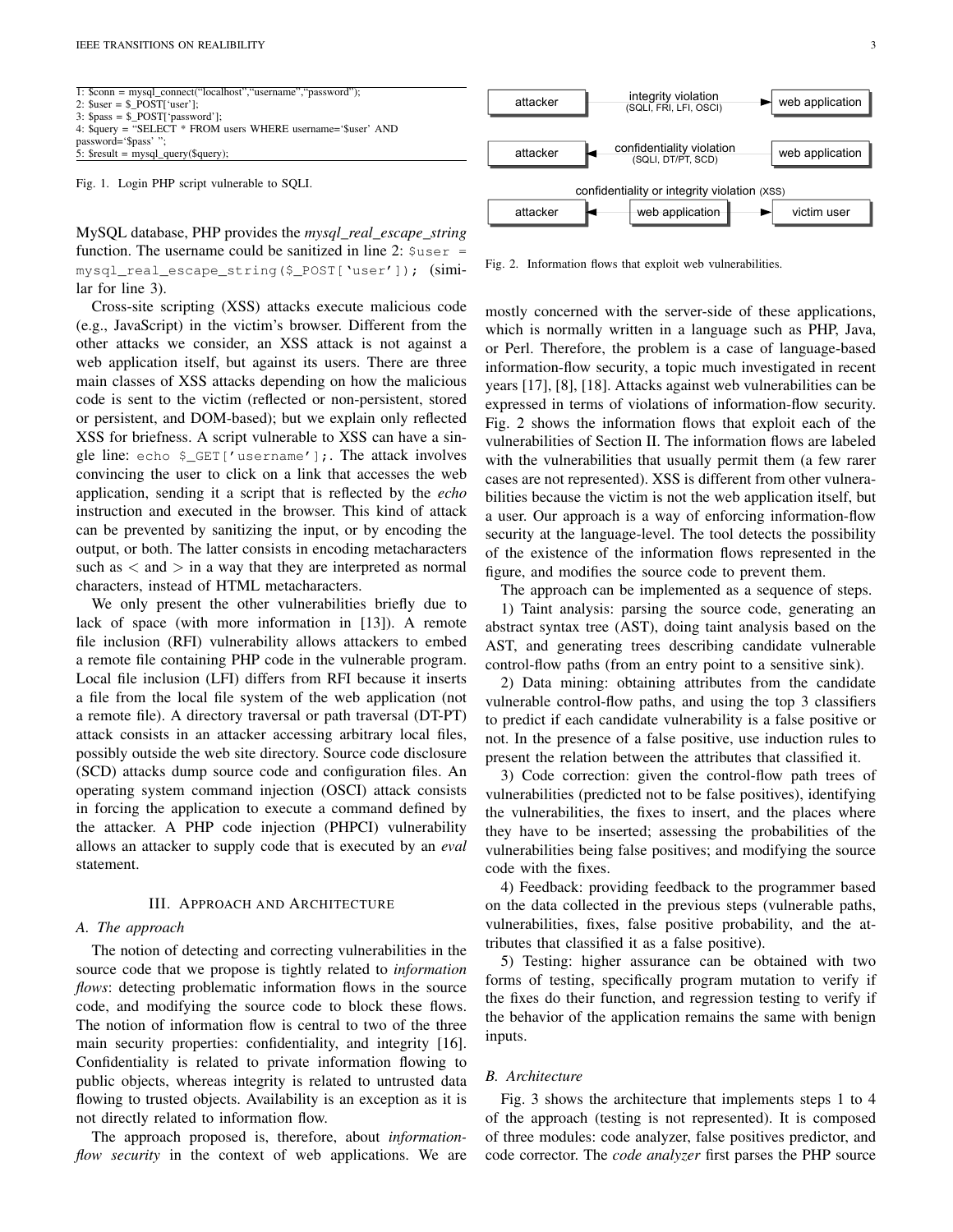code, and generates an AST. Then, it uses tree walkers to do *taint analysis*, i.e., to track if data supplied by users through the entry points reaches sensitive sinks without sanitization. While doing this analysis, the code analyzer generates tainted symbol tables and tainted execution path trees for those paths that link entry points to sensitive sinks without proper sanitization. The *false positives predictor* continues where the code analyzer stops. For every sensitive sink that was found to be reached by tainted input, it tracks the path from that sink to the entry point using the tables and trees just mentioned. Along the track paths (slice candidate vulnerabilities in the figure), the vectors of attributes (instances) are collected and classified by the data mining algorithm as true positive (a real vulnerability), or false positive (not a real vulnerability). Note that we use the terms true positive and false positive to express that an alarm raised by the taint analyzer is correct (a real vulnerability) or incorrect (not a real vulnerability). These terms do not mean the true and false positive rates resulting from the data mining algorithm, which measure its precision and accuracy.

The *code corrector* picks the paths classified as true positives to signal the tainted inputs to be sanitized using the tables and trees mentioned above. The source code is corrected by inserting fixes, e.g., calls to sanitization functions. The architecture describes the approach, but represents also the architecture of the WAP tool.

# IV. TAINT ANALYSIS

Taint analysis for vulnerability detection has been investigated for more than a decade [19]. However, papers in the area do not present the process in detail, and usually do not do interprocedural, global, and context-sensitive analysis, so we present how we do it. The taint analyzer is a static analysis tool that operates over an AST created by a lexer and a parser, for PHP 5 in our case (in WAP we implemented it using ANTLR [20]). In the beginning of the analysis, all *symbols* (variables, functions) are *untainted* unless they are an entry point (e.g., \$a in  $\alpha = \frac{\alpha - 1}{\alpha'}$ . The tree walkers (also implemented using the ANTLR [20]) build a *tainted symbol table* (TST) in which every cell is a program statement from which we want to collect data (see Fig. 4). Each cell contains a subtree of the AST plus some data. For instance, for statement  $x = x$  $=$  \$b + \$c; the TST cell contains the subtree of the AST that represents the dependency of  $x$  on  $b$  and  $c$ . For each symbol, several data items are stored, e.g., the symbol name, the line number of the statement, and the taintedness.

Taint analysis involves traveling though the TST. If a variable is tainted, this state is propagated to symbols that depend on it, e.g., function parameters or variables that are updated using it. Fig. 4 (iii) shows the propagation of the taintedness of the symbol  $\S$ <sub>CET['u']</sub> to the symbol  $\&a$ , where the attribute *tainted* of \$a receives the value of the attribute *tainted* from \$\_GET['u']. On the contrary, the state of a variable is not propagated if it is untainted, or if it is an argument of a PHP sanitization function (a list of such functions is in [13]). The process finishes when all symbols are analyzed this way.

While the tree walkers are building the TST, they also build a *tainted execution path tree* (TEPT; example in Fig. 5 b)).



line: *16*

line: *16*

Fig. 4. Example (i) AST, (ii) TST, and (iii) taint analysis.

**=** 1: \$a = \$\_GET['user']; **=**

- 2:  $$b = $_POST['pass']$
- 2: \$b = \$\_POS1[ pass ];<br>3: \$c = "SELECT \* FROM users WHERE u = 'mysql\_real\_escape\_string(\$a)' ";<br>4: \$b = "Nap";<br>5: \$d = "SELECT \* FROM users WHERE u = '\$b' ": tan analysis property and analyze the control of the set of the set of the set of the set of the set of the set of the set of the set of the set of the set of the set of the set of the set of the set of the set of the set
- 4:  $$b = "wap";$ 
	- 5: \$d = "SELECT \* FROM users WHERE u = '\$b' ";
	- $6:$   $\text{Sr} = \text{mysql\_query}(\text{Sc});$

7:  $\text{Sr} = \text{mysql\_query}(\text{Sd})$ ;

 $8:$   $$b = $\_POST['pass']$ ;

 $\dot{\mathbf{S}}$ :  $\dot{\mathbf{S}}$   $\dot{\mathbf{S}}$  =  $\dot{\mathbf{S}}$   $\dot{\mathbf{S}}$   $\dot{\mathbf{S}}$  =  $\dot{\mathbf{S}}$   $\dot{\mathbf{S}}$   $\dot{\mathbf{S}}$  =  $\dot{\mathbf{S}}$   $\dot{\mathbf{S}}$   $\dot{\mathbf{S}}$   $\dot{\mathbf{S}}$   $\dot{\mathbf{S}}$   $\dot{\mathbf{S}}$   $\dot{\mathbf{S}}$   $\dot{\mathbf{S}}$   $\dot{\mathbf{S}}$   $\dot{\mathbf{S}}$   $\dot{\math$  $\text{if } \S$ r = mysql\_query(\$query);



Fig. 5. Script with SQLI vulnerability, its TEPT, and untaint data structures.

Each branch of the TEPT corresponds to a tainted variable, and contains a sub-branch for each line of code where the variable becomes tainted (a square in the figure). The entries in the sub-branches (curly parentheses in the figure) are the variables that the tainted variable propagated its state into (dependent variables). Taint analysis involves updating the TEPT with the variables that become tainted.

Fig. 5 shows a sample script vulnerable to SQLI, its TEPT, and *untainted data* (UD) structures. The analysis understands that  $a$  and  $b$  are tainted because they get non-sanitized values from an entry point (lines 1-2). When analyzing line 3, it finds out that  $c$  is not tainted because  $a$  is sanitized. Analyzing line 5, \$d is not tainted because \$b becomes untainted in line 4. In line 8,  $$b$  is tainted again; and in line 9,  $$query$  becomes tainted due to  $a$  and  $b$ . A vulnerability is flagged in line 10 because tainted data reaches a sensitive sink (*mysql\_query*). When  $\alpha$  becomes tainted, a new branch is created (Fig. 5) b). Also, a sub-branch is created to represent the line of code where  $a$  became tainted. The same procedure occurs to  $b$  in line 2. The state of \$b in line 4 becomes untainted. An entry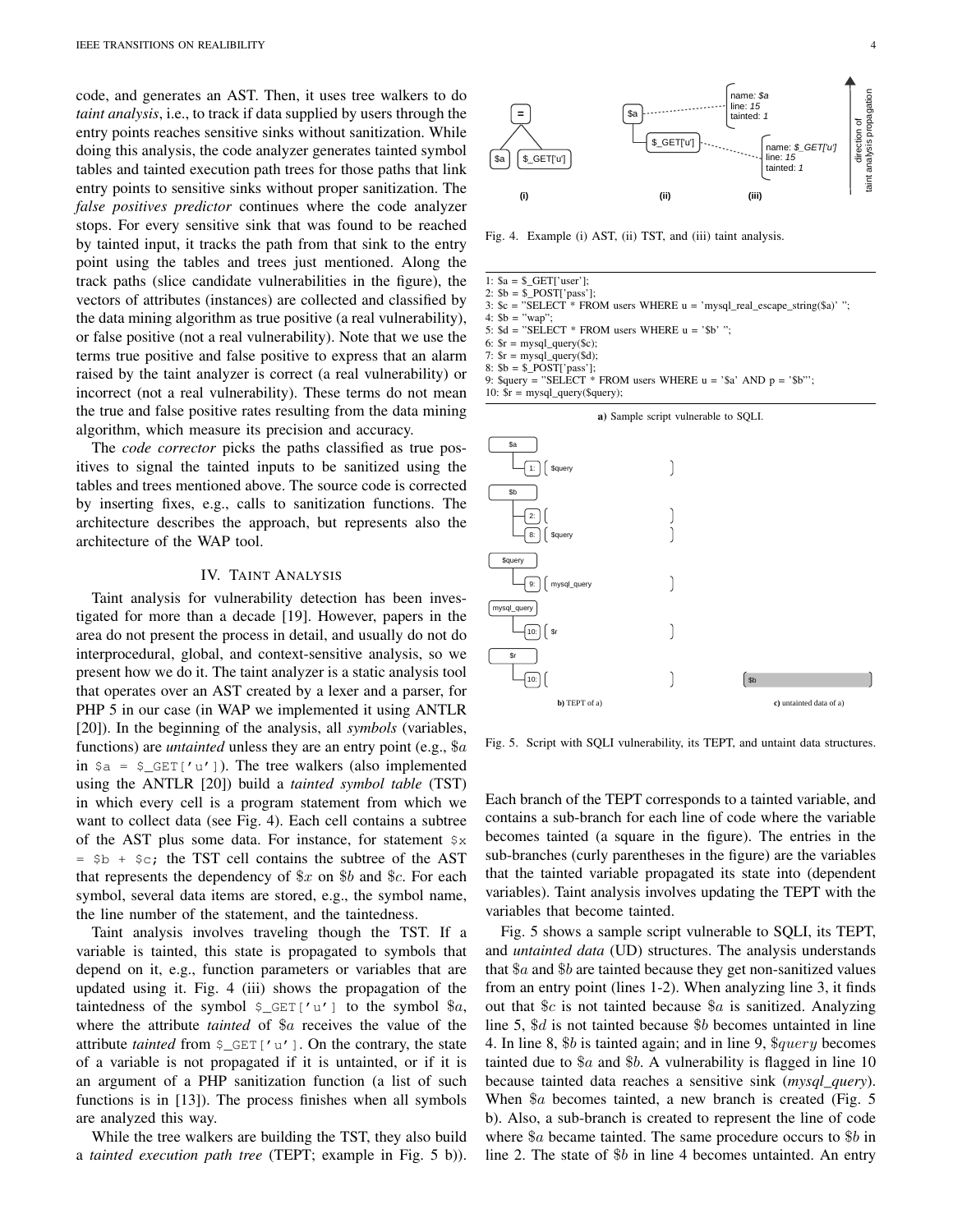

Fig. 3. Architecture including main modules, and data structures.

of it is added to UD (Fig. 5 c) to avoid its taintedeness propagation from TEPT. So, in line 5, the statement is untainted because \$b belongs to UD, and its taintedness propagation is blocked. When, in line 8, \$b becomes tainted again, a new sub-branch is created in \$b to line 8, and its entry is removed from UD. For \$query, a branch with a sub-branch representing line 9 is created. Here, \$query is tainted because  $a$  and  $b$ propagated their taintedness, so an entry of \$query is added in the last sub-branch created in  $a$  and  $b$  (1: to  $a$ ; 8: to \$b). Analyzing line 10, *mysql\_query* and \$r become tainted because \$query taintedness is propagated. The procedure is repeated for the creation of the branch and insertion of the dependency in the sub-branch. As we can see, the process of taint analysis is a symbiosis of exploring the TST, TEPT, and UD structures. A symbol from a statement of TST propagates its taintedness to its root node iff it belongs to TEPT but not to UD. At the end of the analysis of a statement, the TEPT or UD or both are updated: TEPT with new tainted variables and tainted dependent variables, and UD with the addition or the removal of variables.

To summarize, the taint analysis model has the following steps. 1) Create the TST by collecting data from the AST, and flagging as tainted the entry points. 2) Propagate taintedness by setting variables as tainted in the TST iff the variable that propagates its taintdeness belongs to the TEPT and not to the UD. 3) Block taintedness propagation by inserting in the UD any tainted variable that belongs to the TEPT and is sanitized in the TST; conversely, remove a variable from the UD if it becomes tainted. 4) Create the TEPT: (i) a new branch is created for each new tainted variable resulting from the TST; (ii) a sub-branch is created for each line of code where the variable becomes tainted; and (iii) an entry in a sub-branch is made with a variable that becomes tainted by the taintedness

propagation from the branch variable. 5) Flag a vulnerability whenever a TST cell representing a sensitive sink is reached by a tainted variable in the same conditions as in step 2.

During the analysis, whenever a variable that is passed to a sensitive sink becomes tainted, the false positives predictor is activated to collect the vector of attributes, creating thus an instance, and classify the instance as being a false positive or a real vulnerability. In the last case, the code corrector is triggered to prepare the correction of the code. The code is updated and stored in a file only at the end of the process, when the analysis finishes, and all the corrections that have to be made are known.

# V. PREDICTING FALSE POSITIVES

The static analysis problem is known to be related to Turing's halting problem, and therefore is undecidable for nontrivial languages [11]. In practice, this difficulty is solved by making only a partial analysis of some language constructs, leading static analysis tools to be unsound. In our approach, this problem can appear, for example, with string manipulation operations. For instance, it is unclear what to do to the state of a tainted string that is processed by operations that return a substring or concatenate it with another string. Both operations can untaint the string, but we cannot decide with complete certainty. We opted to let the string be tainted, which may lead to false positives but not false negatives.

The analysis might be further refined by considering, for example, the semantics of string manipulation functions, as in [21]. However, coding explicitly more knowledge in a static analysis tool is hard, and typically has to be done for each class of vulnerabilities ([21] follows this direction, but considers a single class of vulnerabilities, SQLI). Moreover, the humans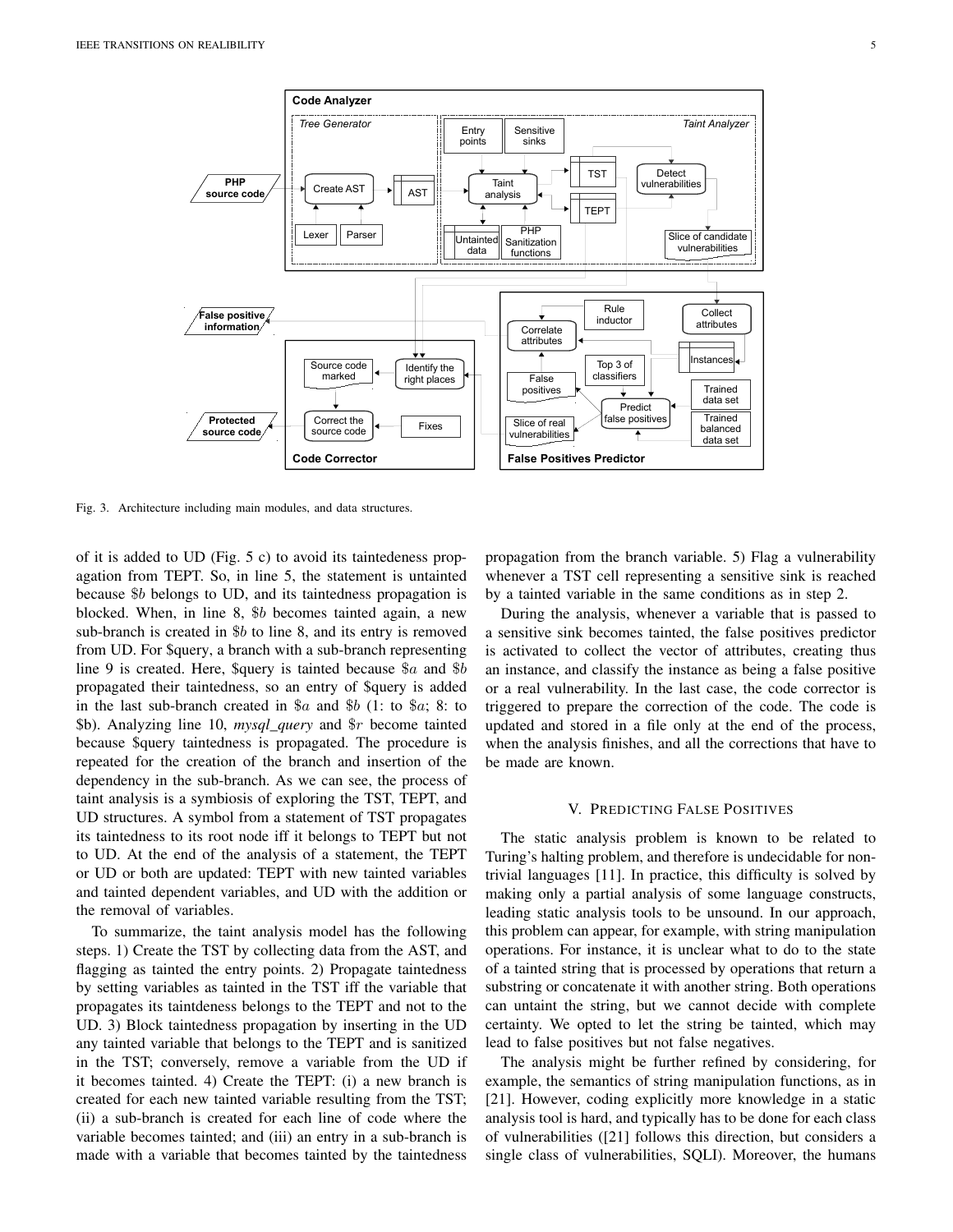who code the knowledge have first to obtain it, which can be complex.

Data mining allows a different approach. Humans label samples of code as vulnerable or not, then machine learning techniques are used to configure the tool with knowledge acquired from the labelled samples. Data mining then uses that data to analyze the code. The key idea is that there are symptoms in the code, e.g., the presence of string manipulation operations, that suggest that flagging a certain pattern as a vulnerability may be a false positive (not a vulnerability). The assessment has mainly two steps, as follows.

1) *definition of the classifier:* pick a representative set of vulnerabilities identified by the taint analyzer, verify if they are false positives or not, extract a set of attributes, analyze their statistical correlation with the presence of a false positive, evaluate candidate classifiers to pick the best for the case in point, and define the parameters of the classifier.

2) *classification of vulnerabilities:* given the classifier, for every vulnerability found by our approach, determine if it is a false positive or not.

#### *A. Classification of vulnerabilities*

Any process of classification involves two aspects: the *attributes* that allow classifying an instance, and the *classes* in which these instances are classified. We identified the *attributes* by analyzing manually a set of vulnerabilities found by WAP's taint analyzer. We studied these vulnerabilities to understand if they were false positives. This study involved both reading the source code, and executing attacks against each vulnerability found to understand if it was attackable (true positive) or not (false positive). This data set is further discussed in Section V-C.

From this analysis, we found three main sets of attributes that led to false positives, as outlined next.

*String manipulation*: attributes that represent PHP functions or operators that manipulate strings. These attributes are substring extraction, concatenation, addition of characters, replacement of characters, and removal of white spaces. Recall that a data flow starts at an entry point, where it is marked tainted, and ends at a sensitive sink. The taint analyzer flags a vulnerability if the data flow is not untainted by a sanitization function before reaching the sensitive sink. These string manipulation functions may result in the sanitization of a data flow, but the taint analyzer does not have enough knowledge to change the status from tainted to untainted, so if a vulnerability is flagged it may be a false positive. The combinations of functions and operators that untaint a data flow are hard to establish, so this knowledge is not simple to retrofit into the taint analyzer.

*Validation*: a set of attributes related to the validation of user inputs, often involving an if-then-else construct. We define several attributes: data type (calls to is\_int(), is\_string()), is value set (isset()), control pattern (preg\_match()), a test of belonging to a white-list, a test of belonging to a black-list, and error and exit functions that output an error if the user inputs do not pass a test. Similarly to what happens with string manipulations, any of these attributes can sanitize a data flow, and lead to a false positive.

*SQL query manipulation*: attributes related to insertion of data in SQL queries (SQL injection only). We define attributes: string inserted in a SQL aggregate function (AVG, SUM, MAX, MIN, etc.), string inserted in a FROM clause, a test if the data are numeric, and data inserted in a complex SQL query. Again, any of these constructs can sanitize data of an otherwise considered tainted data flow.

For the string manipulation and validation sets, the possible values for the attributes were two, corresponding to the presence (Y) or no presence (N) of at least one of these constructs in the sequence of instructions that propagates the input from an entry point to a sensitive sink. The SQL query manipulation attributes can take a third value, not assigned (NA), when the vulnerability observed is other than SQLI.

We use only two classes to classify the vulnerabilities flagged by the taint analyzer: Yes (it is a false positive), and No (it is not a false positive, but a real vulnerability). Table I shows some examples of candidate vulnerabilities flagged by the taint analyzer, one per line. For each candidate vulnerability, the table shows the values of the attributes (Y or N), and the class, which has to be assessed manually (supervized machine learning). In each line, the set of attributes forms an instance which is classified in the class. The data mining component is configured using data like this.

# *B. Classifiers and metrics*

As already mentioned, our data mining component uses machine learning algorithms to extract knowledge from a set of labeled data. This section presents the machine learning algorithms that were studied to identify the best approach to classify candidate vulnerabilities. We also discuss the metrics used to evaluate the merit of the classifiers.

# *Machine learning classifiers.*

We studied machine learning classifiers from three classes.

*Graphical and symbolic algorithms.* This class includes algorithms that represent knowledge using a graphical model. In the ID3, C4.5/J48, Random Tree, and Random Forest classifiers, the graphical model is a decision tree. They use the information gain rate metric to decide how relevant an attribute is to classify an instance in a class (a leaf of the tree). An attribute with a small information gain has big entropy (degree of impurity of attribute or information quantity that the attribute offers to the obtention of the class), so it is less relevant for a class than another with a higher information gain. C4.5/J48 is an evolution of ID3 that does pruning of the tree, i.e., removes nodes with less relevant attributes (with a bigger entropy). The Bayesian Network is an acyclic graphical model, where the nodes are represented by random attributes from the data set.

*Probabilistic algorithms.* This category includes Naive Bayes (NB), K-Nearest Neighbor (K-NN), and Logistic Regression (LR). They classify an instance in the class that has the highest probability. NB is a simple probabilistic classifier based on Bayes' theorem, based on the assumption of conditional independence of the probability distributions of the attributes. K-NN classifies an instance in the class of its neighbors. LR uses regression analysis to classify an instance.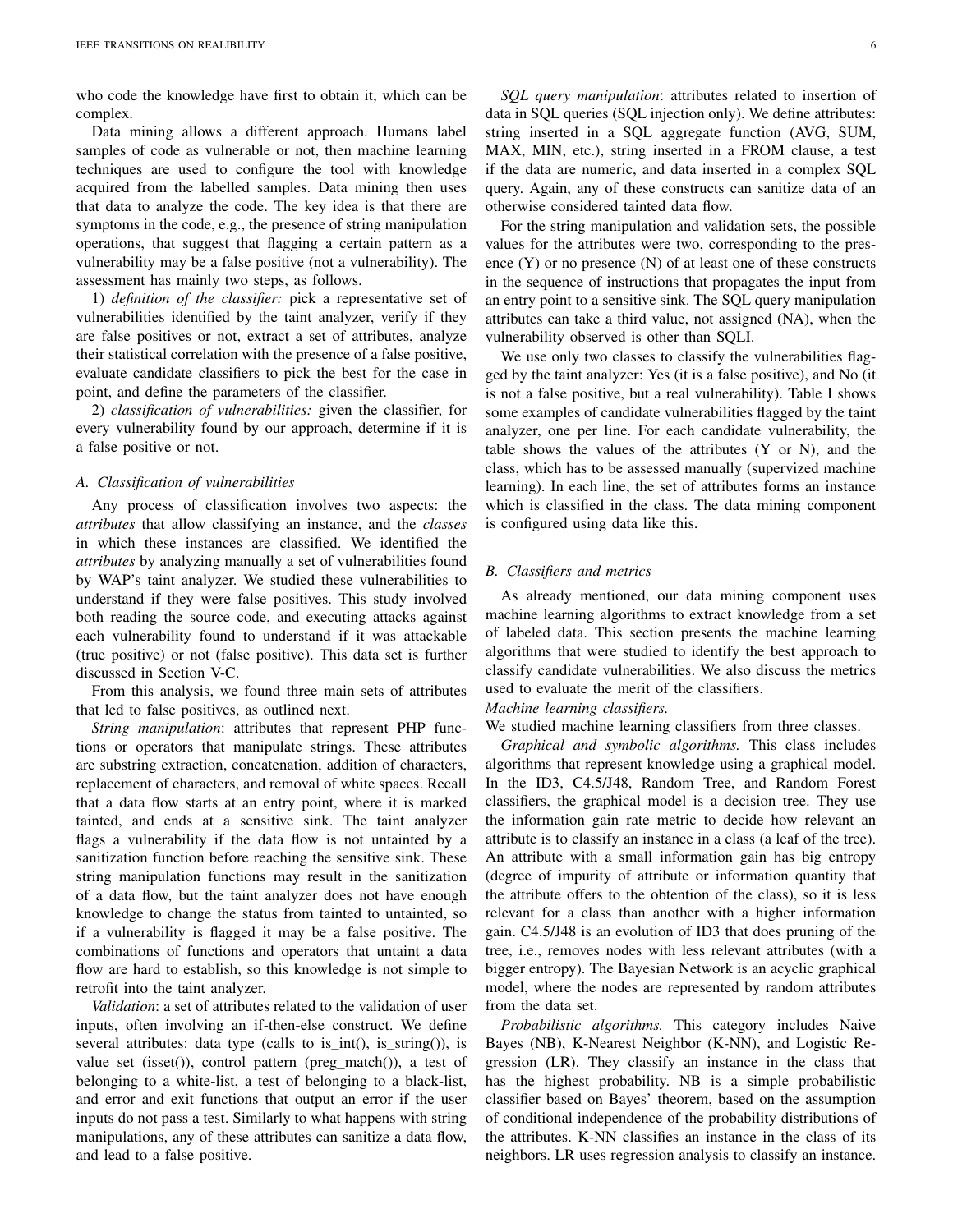| Potential vulnerability<br><b>String manipulation</b> |                             |                        |              |              | Validation |                                |      |                                       | <b>SQL</b> query manipulation |             |      |              |                                        |           |                                  |           |     |
|-------------------------------------------------------|-----------------------------|------------------------|--------------|--------------|------------|--------------------------------|------|---------------------------------------|-------------------------------|-------------|------|--------------|----------------------------------------|-----------|----------------------------------|-----------|-----|
| Type                                                  |                             | Extract                |              |              |            | String   Add  Replace   Remove | Type | IsSet                                 |                               |             |      |              | Pattern While Black Error Aggreg. FROM |           | Numeric Complex Class            |           |     |
|                                                       | Webapp                      | substring concat. char |              |              | string     |                                |      | whitesp. checking entry point control |                               | list        | list |              |                                        |           | exit function clause entry point | query     |     |
| <b>SQLI</b>                                           | currentcost                 |                        |              |              |            | N                              | N    | N                                     | N                             | N           | N    | N            |                                        | N         | N                                | N         | Yes |
| <b>SQLI</b>                                           | currentcost                 |                        |              | $\mathbf{v}$ |            | N                              | N    | N                                     | N                             | N           | N    | N            | N                                      | N         | N                                | N         | Yes |
| <b>SQLI</b>                                           | currentcost                 | N                      | N            | N            |            | N                              | N    | N                                     | N                             | N           | N    | N            | N                                      | N         | N                                | N         | No  |
| <b>XSS</b>                                            | emoncms                     | N                      | $\mathbf{v}$ | N            |            | N                              | N    | N                                     | N                             | N           | N    | N            | <b>NA</b>                              | NA        | NA                               | NA        | Yes |
| <b>XSS</b>                                            | Mfm 0.13                    | N                      | $\mathbf{v}$ | N            |            |                                | N    | N                                     | N                             | N           | N    | N            | NA                                     | NA        | NA                               | NA        | Yes |
|                                                       | XSS St. ZiPEC 0.32          | N                      | $\mathbf{v}$ | N            |            | N                              | N    | N                                     | N                             | N           | N    | N            | NA                                     | NA        | NA                               | NA        | No  |
| <b>RFI</b>                                            | DVWA 1.0.7                  | N                      | N            | N            | N          | N                              | N    | N                                     | N                             | $\mathbf v$ | N    | $\mathbf{v}$ | <b>NA</b>                              | NA        | NA                               | NA        | Yes |
| RFI                                                   | <b>SAMATE</b>               | N                      | N            | N            |            | N                              | N    |                                       | N                             | N           | N    | N            | NA                                     | NA        | NA                               | NA        | No. |
| <b>RFI</b>                                            | <b>SAMATE</b>               | N                      | N            | N            |            | N                              | N    |                                       |                               | N           | N    | N            | <b>NA</b>                              | NA        | NA                               | NA        | No  |
| <b>OSCI</b>                                           | <b>DVWA</b> 1.0.7           | N                      | $\mathbf{v}$ | N            |            | N                              | N    | N                                     | N                             | N           |      | N            | NA                                     | NA        | NA                               | NA        | Yes |
|                                                       | <b>XSS St. OWASP Vicnum</b> | v                      | N            | N            |            | N                              | N    | N                                     |                               | N           | N    | N            | <b>NA</b>                              | <b>NA</b> | NA                               | NA        | Yes |
| <b>XSS</b>                                            | $Mfm$ 0.13                  | N                      |              | N            |            |                                | N    | N                                     | N                             | N           |      | N            | <b>NA</b>                              | <b>NA</b> | NA                               | <b>NA</b> | Yes |

TABLE I ATTRIBUTES AND CLASS FOR SOME VULNERABILITIES

TABLE II CONFUSION MATRIX (GENERIC)

|           |               | <b>Observed</b>       |                       |  |  |  |  |  |
|-----------|---------------|-----------------------|-----------------------|--|--|--|--|--|
|           |               | Yes (FP)              | No $(not FP)$         |  |  |  |  |  |
| Predicted | $Yes$ $(FP)$  | True positive $(tp)$  | False positive $(fp)$ |  |  |  |  |  |
|           | No $(not FP)$ | False negative $(fn)$ | True negative $(tn)$  |  |  |  |  |  |

*Neural network algorithms.* This category has two algorithms: Multi-Layer Perceptron (MLP), and Support Vector Machine (SVM). These algorithms are inspired on the functioning of the neurons of the human brain. MLP is an artificial neural network classifier that maps sets of input data (values of attributes) onto a set of appropriate outputs (our class attribute, Yes or No). SVM is an evolution of MLP.

## *Classifier evaluation metrics.*

To evaluate the classifiers, we use ten metrics that are computed based mainly on four parameters of each classifier. These parameters are better understood in terms of the quadrants of a confusion matrix (Table II). This matrix is a cross reference table where its columns are the observed instances, and its rows are the predicted results (instances classified by a classifier). Note that through all the paper we use the terms *false positive* (FP) and *true positive* (not FP) to express that an alarm raised by the taint analyzer is incorrect (not a real vulnerability) or correct (a real vulnerability). In this section, we use the same terms, *false positive (fp)*, and *true positive (tp)*, as well as *false negative (fn), and true negative (tn)*, for the output of the next stage, the FP classifier. To reduce the possibility of confusion, we use uppercase FP and lowercase *fp, tp, fn, tn* consistently as indicated.

*True positive rate of prediction (*tpp*)* measures how good the classifier is:  $tpp = tp/(tp + fn)$ .

*False positive rate of prediction (fpp)* measures how the classifier deviates from the correct classification of a candidate vulnerability as FP:  $fpp = fp/(fp + tn)$ .

*Precision of prediction (prfp)* measures the actual FPs that are correctly predicted in terms of the percentage of total number of FPs:  $prfp = tp/(tp + fp)$ .

*Probability of detection (*pd*)* measures how the classifier is good at detecting real vulnerabilities:  $pd = tn/(tn + fp)$ .

*Probability of false detection*  $(pfd)$  *measures how the classifier* 

deviates from the correct classification of a candidate vulnerability that was a real vulnerability:  $pfd = \frac{fn}{(fn + tp)}$ .

*Precision of detection (*prd*)* measures the actual vulnerabilities (not FPs) that are correctly predicted in terms of a percentage of the total number of vulnerabilities:  $prd = \frac{tn}{(tn + fn)}$ . *Accuracy (*acc*)* measures the total number of instances well classified:  $acc = (tp + tn)/(tp + tn + fp + fn)$ .

*Precision (*pr*)* measures the actual FPs and vulnerabilities (not FPs) that are correctly predicted in terms of a percentage of the total number of cases:  $pr = average(prfp, prd)$ .

*Kappa statistic (*kappa*)* measures the concordance between the classes predicted and observed. It can be stratified into six categories: worst, bad, reasonable, good, very good, excellent.  $kappa = (po - pe)/(1 - pe)$ , where  $po = acc$ , and  $pe =$  $(P*P'+N*N')/(P+N)^2$  to  $P=(tp+fn), P'=(tp+fp),$  $N = (fp + tn)$ , and  $N' = (fn + tn)$ .

*Wilcoxon signed-rank test (*wilcoxon*)* compares classifier results with pairwise comparisons of the metrics *tpp* and *fpp*, or *pd* and *pfd*, with a benchmark result of *tpp, pd* > *70%*, and *fpp, pfd*  $\lt$  25\% [22].

Some of these metrics are statistical, such as rates and *kappa*, while *acc* and *pr* are probabilistic, and the last is a test.

## *C. Evaluation of classifiers*

Here we use the metrics to select the best classifiers for our case. Our current data set has 76 vulnerabilities labeled with 16 attributes: 15 to characterize the candidate's vulnerabilities, and 1 to classify it as being false positive (Yes) or a real vulnerability (No). For each candidate vulnerability, we used a version of WAP to collect the values of the 15 attributes, and we manually classified them as false positives or not. Needless to say, understanding if a vulnerability was real or a false positive was a tedious process. The 76 potential vulnerabilities were distributed by the classes Yes, and No, with 32, and 44 instances, respectively. Fig. 6 shows the number of occurrences of each attribute.

The 10 classifiers are available in WEKA, an open source data mining tool [23]. We used it for training and testing the ten candidate classifiers with a standard *10-fold cross validation* estimator. This estimator divides the data into 10 buckets, trains the classifier with 9 of them, and tests it with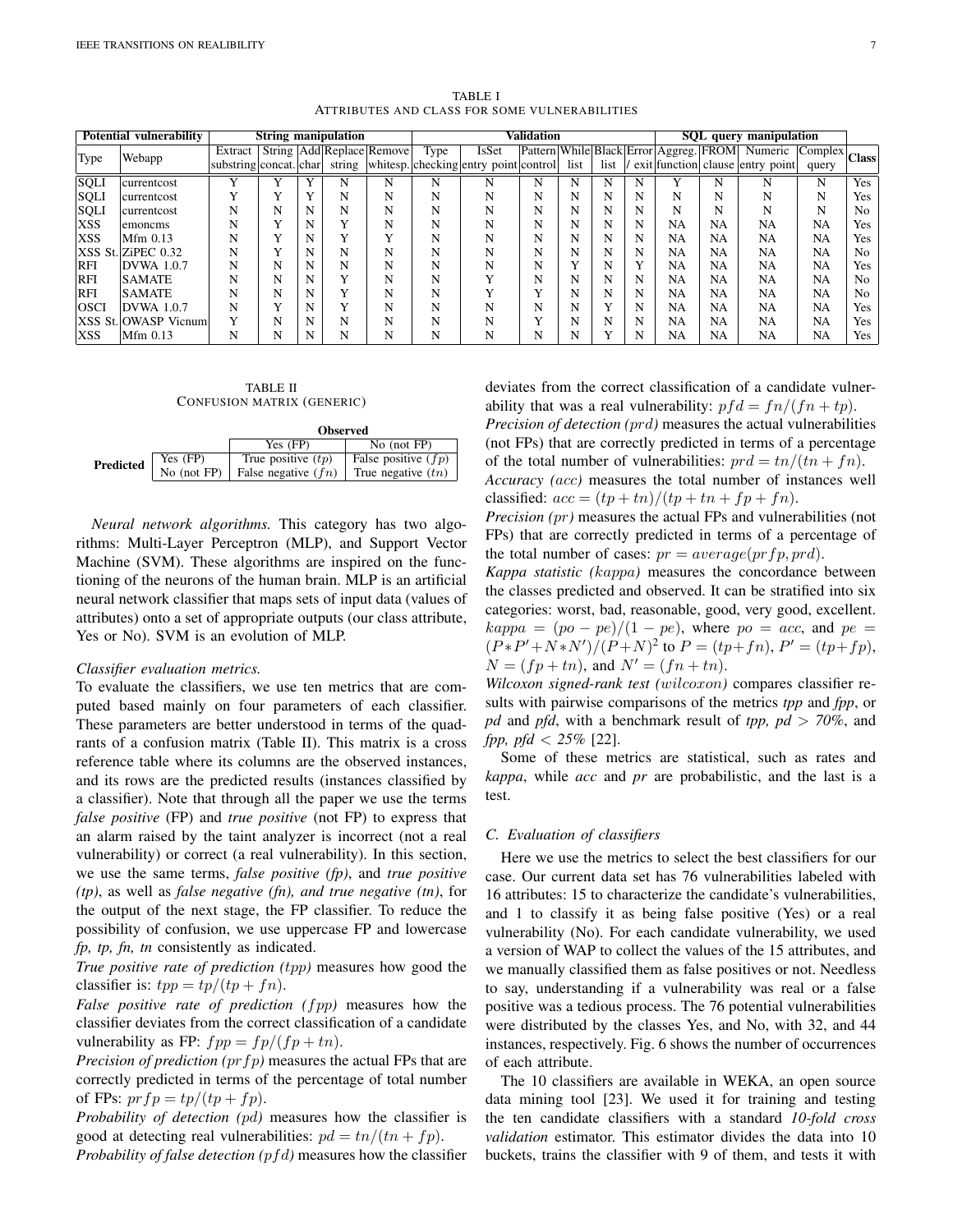

Fig. 6. Number of attribute occurrences in the original data set.

rogenemes is for heterogeneities in the data set. with the classifier trained with the rest. This method accounts the 10th. This process is repeated 10 times to test every bucket,

that attributes are conditionally independent, and the small Naive Bayes rejection seems to be due to its naive assumption ngmoors, and co of neighbors, and consequently to wrong classifications. The than the second class, 44, which leads to unbalanced numbers being balanced, where the first class has fewer instances, 32,  $\mathop{\rm ord}\nolimits$  $\log$  and  $\log$ algorithms by the Wilcoxon signed-rank test. The rejection of observation is the rejection of the K-NN and Naive Bayes Table III shows the evaluation of the classifiers. The first number of observations of certain attributes. lg<br>he<br>)ei the K-NN algorithm is explained by the classes Yes and No not

the tree to achieve better results. The branches that have nodes In the first four columns of the table are the decision tree models. These models select for the tree nodes the attributes that have higher information gain. The C4.5/J48 model prunes with weak information gain (higher entropy), i.e., the attributes with less occurrences, are removed (see Fig. 6). However, an excessive tree pruning can result in a tree with too few nodes to do a good classification. This was what happened in our study, where J48 was the worst decision tree model. The results of ID3 validate our conclusion because this model is the J48 model without tree pruning. We can observe that ID3 has better accuracy and precision results when compared with J48: 89.5% against 82.2%, and 91% against 84.2%, respectively. The best of the tree decision models is the Random Tree. The table shows that this model has the highest accuracy (90.8% which represents 69 of 76 instances well classified) and precision (92%), and the kappa value is in accordance (81%, excellent). This result is asserted by the 100% of *prpf* that tells us that all false positive instances were well classified in class Yes; also the 100% of *pd* tells us that all instances classified in class No were well classified. The Bayes Net classifier is the third worst model in terms of kappa, which is justified by the random selection of attributes to be used as the nodes of its acyclic graphical model. Some selected attributes have high entropy, so they insert noise in the model that results in bad performance.

The last three columns of Table III correspond to three models with good results. MLP is the neural network with

TABLE IV CONFUSION MATRIX OF THE TOP 3 CLASSIFIERS (FIRST TWO WITH ORIGINAL DATA, THIRD WITH A BALANCED DATA SET)

|                  | <b>Observed</b> |                            |  |                                                                          |            |    |  |  |  |  |  |  |
|------------------|-----------------|----------------------------|--|--------------------------------------------------------------------------|------------|----|--|--|--|--|--|--|
|                  |                 | <b>Logistic Regression</b> |  | <b>Random Tree</b>                                                       | <b>SVM</b> |    |  |  |  |  |  |  |
| Predicted        |                 |                            |  | Yes $(FP)$ No (not FP)   Yes $(FP)$ No (not FP)   Yes $(FP)$ No (not FP) |            |    |  |  |  |  |  |  |
| $Yes$ $(FP)$     |                 |                            |  |                                                                          | эe         |    |  |  |  |  |  |  |
| $No$ (not $FP$ ) |                 | 43                         |  | 44                                                                       |            | 44 |  |  |  |  |  |  |

the best results, and curiously with the same results as ID3. Logistic Regression (LR) was the best classifier. Table IV shows the confusion matrix of LR (second and third columns), with values equivalent to those in Table III. This model presents the highest accuracy (92.1%, which corresponds to 70 of 76 instances well classified) and precision (92.5%), and has an excellent kappa value (84%). The prediction of false positives (first 3 rows of Table III) is very good, with a great true positive rate of prediction (*tpp* = 84.6%, 27 of 32 instances), very low false alarms (*fpp* = 2.3%, 1 of 44 instances), and an excellent precision of the prediction of false positives (*prfp* = 96.4%, 27 of 28 instances). The detection of vulnerabilities (next 3 rows of the Table III) is also very good, with a great true positive rate of detection (*pd* = 97.7%, 43 of 44 instances), low false alarms (*pfd* = 15.6%, 5 of 32 instances), and a very good precision of detection of vulnerabilities ( $\text{prd} = 89.6\%$ , 43 of 48 instances).

### *Balanced data set.*

To try to improve the evaluation, we applied the SMOTE filter to balance the classes [23]. This filter doubles instances of smaller classes, creating a better balance. Fig. 7 shows the number of occurrences in this new data set. Table V shows the results of the re-evaluation with balanced classes. All models increased their performance, and passed the Wilcoxon signedrank test. The K-NN model has much better performance because the classes are now balanced. However, the kappa, accuracy, and precision metrics show that the Bayes models continue to be the worst. The decision tree models present good results, with the Random Tree model again the best of them, and the C4.5/J48 model still the worst. Observing Fig. 7, there are attributes with very low occurrences that are pruned in the C4.5/J48 model. To increase the performance of this model, we remove the lowest information gain attribute (the biggest entropy attribute) and re-evaluate the model. There is an increase in its performance to 92.6% of *pr*, 93,7% of *acc*, and 85.0% (excellent) of kappa, in such a way that it is equal to the performance of the Random Tree model. Again, the neural networks and LR models have very good performance, but *SVM is the best* of the three (accuracy of 92.6%, precision of 92.3%, *prfp* and *pd* of 100%).

#### *Main attributes.*

To conclude the study of the best classifier, we need to understand which attributes contribute most to a candidate vulnerability being a false positive. For that purpose, we extracted from our data set 32 false positive instances, and classified them in three sub-classes, one for each of the sets of attributes of Section V-A: string manipulation, SQL query manipulation, and validation. Then, we used WEKA to evaluate this new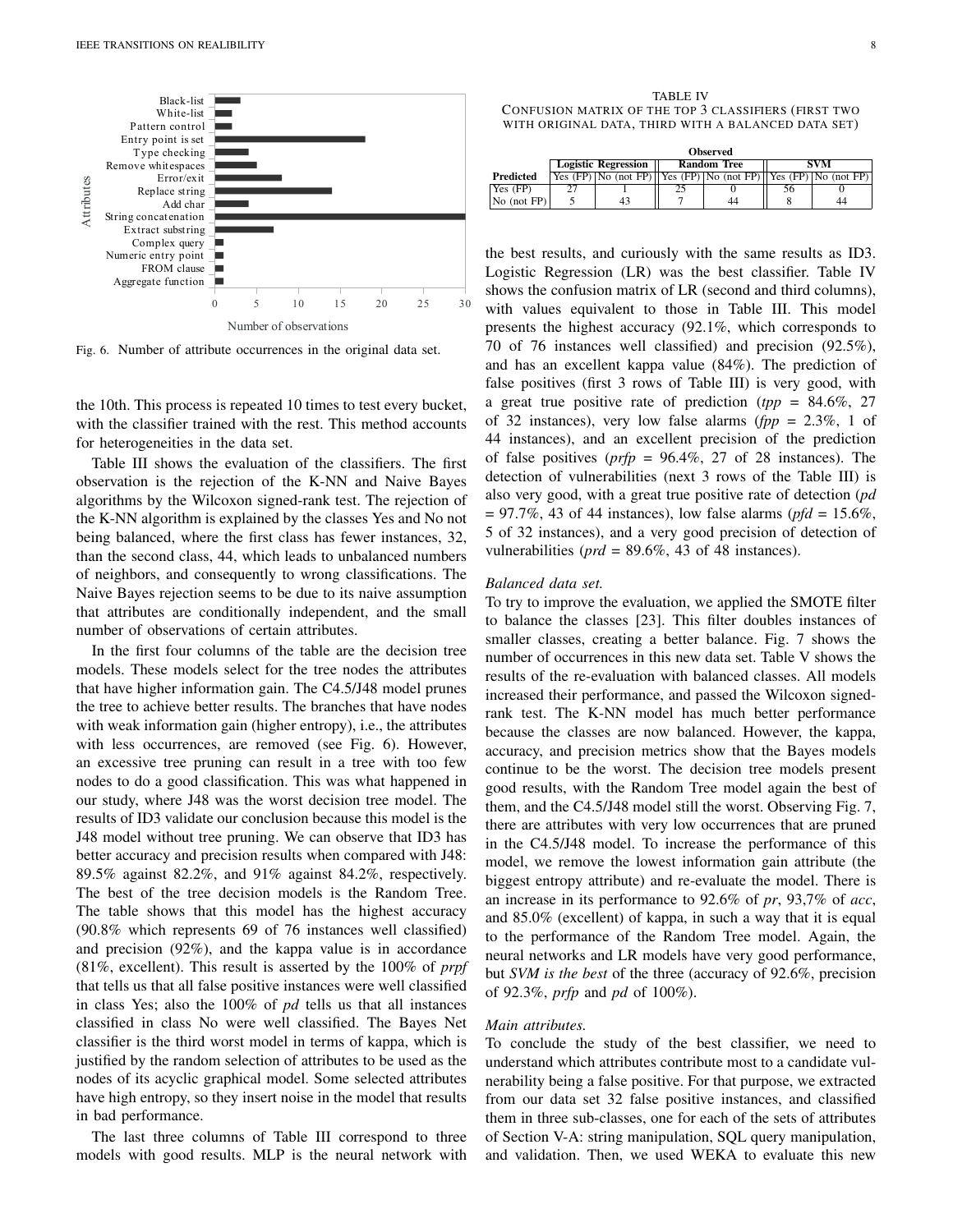TABLE III EVALUATION OF THE MACHINE LEARNING MODELS APPLIED TO THE ORIGINAL DATA SET

| <b>Measures</b><br>$(\%)$ | ID <sub>3</sub> | C <sub>4.5</sub> /J <sub>48</sub> | Random<br>Forest | Random<br><b>Tree</b> | <b>K-NN</b> | <b>Naive</b><br><b>Baves</b> | <b>Baves</b><br><b>Net</b> | <b>MLP</b> | <b>SVM</b> | Logistic<br>Regression |
|---------------------------|-----------------|-----------------------------------|------------------|-----------------------|-------------|------------------------------|----------------------------|------------|------------|------------------------|
| tpp                       | 75.0            | 81.3                              | 78.1             | 78.1                  | 71.9        | 68.8                         | 78.1                       | 75.0       | 81.3       | 84.4                   |
| fpp                       | 0.0             | 13.6                              | 4.5              | 0.0                   | 0.0         | 13.6                         | 13.6                       | 0.0        | 4.5        | 2.3                    |
| prfp                      | 100.0           | 81.3                              | 92.6             | 100.0                 | 100.0       | 78.6                         | 80.6                       | 100.0      | 92.9       | 96.4                   |
| pd                        | 100.0           | 86.4                              | 95.5             | 100.0                 | 100.0       | 86.4                         | 86.4                       | 100.0      | 95.5       | 97.7                   |
| pfd                       | 25.0            | 18.8                              | 21.9             | 21.9                  | 28.1        | 31.3                         | 21.9                       | 25.0       | 18.8       | 15.6                   |
| prd                       | 84.6            | 86.4                              | 85.7             | 86.3                  | 83.0        | 79.2                         | 84.4                       | 84.6       | 87.5       | 89.6                   |
| acc                       | 89.5            | 82.2                              | 88.2             | 90.8                  | 82.9        | 78.9                         | 82.9                       | 89.5       | 89.5       | 92.1                   |
| $( \%  # )$               | 68              | 64                                | 67               | 69                    | 63          | 60                           | 63                         | 68         | 68         | 70                     |
| pr                        | 91.0            | 84.2                              | 88.6             | 92.0                  | 86.8        | 78.9                         | 82.8                       | 91.0       | 89.8       | 92.5                   |
|                           | 77.0            | 67.0                              | 75.0             | 81.0                  | 63.0        | 56.0                         | 64.0                       | 77.0       | 78.0       | 84.0                   |
| kappa                     | very good       | very good                         | very good        | excellent             | very good   | good                         | very good                  | very good  | very good  | excellent              |
| wilcoxon                  | accepted        | accepted                          | accepted         | accepted              | rejected    | rejected                     | accepted                   | accepted   | accepted   | accepted               |

TABLE V EVALUATION OF THE MACHINE LEARNING MODELS APPLIED TO THE BALANCED DATA SET

| <b>Measures</b><br>$(\%)$ | ID <sub>3</sub> | C4.5/J48  | Random<br><b>Forest</b> | Random<br>Tree | <b>K-NN</b> | <b>Naive</b><br><b>Baves</b> | <b>Baves</b><br>Net | <b>MLP</b> | <b>SVM</b> | Logistic<br><b>Regression</b> |
|---------------------------|-----------------|-----------|-------------------------|----------------|-------------|------------------------------|---------------------|------------|------------|-------------------------------|
| tpp                       | 87.3            | 87.5      | 85.9                    | 87.5           | 84.4        | 83.6                         | 83.6                | 85.9       | 87.5       | 85.9                          |
| fpp                       | 0.0             | 9.1       | 0.0                     | 0.0            | 0.0         | 19.5                         | 18.2                | 0.0        | 0.0        | 2.3                           |
| prfp                      | 100.0           | 93.3      | 100.0                   | 100.0          | 100.0       | 87.5                         | 87.5                | 100.0      | 100.0      | 98.2                          |
| pd                        | 100.0           | 90.9      | 100.0                   | 100.0          | 100.0       | 80.5                         | 81.8                | 100.0      | 100.0      | 97.7                          |
| pfd                       | 12.7            | 12.5      | 14.1                    | 12.5           | 15.6        | 16.4                         | 16.4                | 14.1       | 12.5       | 14.1                          |
| prd                       | 84.6            | 83.3      | 83.0                    | 84.6           | 81.5        | 75.0                         | 76.6                | 83.0       | 84.6       | 82.7                          |
| acc                       | 92.5            | 88.9      | 91.7                    | 92.6           | 90.7        | 82.4                         | 82.9                | 91.7       | 92.6       | 90.7                          |
| $( \%  # )$               | 99              | 96        | 99                      | 100            | 98          | 89                           | 89                  | 99         | 100        | 98                            |
| pr                        | 92.3            | 88.3      | 91.5                    | 92.3           | 90.7        | 81.3                         | 82.0                | 91.5       | 92.3       | 90.5                          |
|                           | 85.0            | 77.0      | 83.0                    | 85.0           | 81.0        | 64.0                         | 64.0                | 83.0       | 85.0       | 81.0                          |
| kappa                     | Excellent       | Very Good | Excellent               | Excellent      | Excellent   | Very Good                    | Very Good           | Excellent  | Excellent  | Excellent                     |
| wilcoxon                  | Accepted        | Accepted  | Accepted                | Accepted       | Accepted    | Accepted                     | Accepted            | Accepted   | Accepted   | Accepted                      |



Fig. 7. Number of attribute occurrences in the balanced data set.

data set with the classifiers that performed best (LR, Random Tree, and SVM), with and without balanced classes. Table VI shows the confusion matrix obtained using LR without balanced classes. The 32 instances are distributed by the three classes with 17, 3, and 12 instances. The LR performance was  $acc = 87.5\%, pr = 80.5\%, \text{ and } kappa = 76\%$  (very good). All 17 instances of the string manipulation class were correctly classified. All 3 instances from the SQL class were classified in the string manipulation class, which is justified by the presence of the *concatenation* attribute in all instances. The 11 instances of the validation class were well classified,

TABLE VI CONFUSION MATRIX OF LOGISTIC REGRESSION CLASSIFIER APPLIED TO A FALSE POSITIVES DATA SET

|           |               | <b>Observed</b> |  |            |  |  |  |  |  |
|-----------|---------------|-----------------|--|------------|--|--|--|--|--|
|           |               | String manip.   |  | Validation |  |  |  |  |  |
|           | String manip. |                 |  |            |  |  |  |  |  |
| Predicted | SQL           |                 |  |            |  |  |  |  |  |
|           | Validation    |                 |  |            |  |  |  |  |  |

except one that was classified as string manipulation. This mistake is explained by the presence of the *add char* attribute in this instance. This analysis lead us to the conclusion that the string manipulation class is the one that most contributes to a candidate vulnerability being a false positive.

### *D. Selection of classifiers*

After the evaluation of classifiers, we need to select the classifier that is best at classifying candidate vulnerabilities as false positives or real vulnerabilities. For that purpose, we need a classifier with great accuracy and precision, but with a rate of *fpp* as low as possible, because this rate measures the false negatives of the classifier, which is when a candidate vulnerability is misclassified as being a false positive. We want also a classifier with a low rate of *pfd*, which is when a candidate vulnerability is misclassified as being a real vulnerability. This *pfd* rate being different from zero means that source code with a false positive may be corrected, but it will not break the behavior of the application because the fixes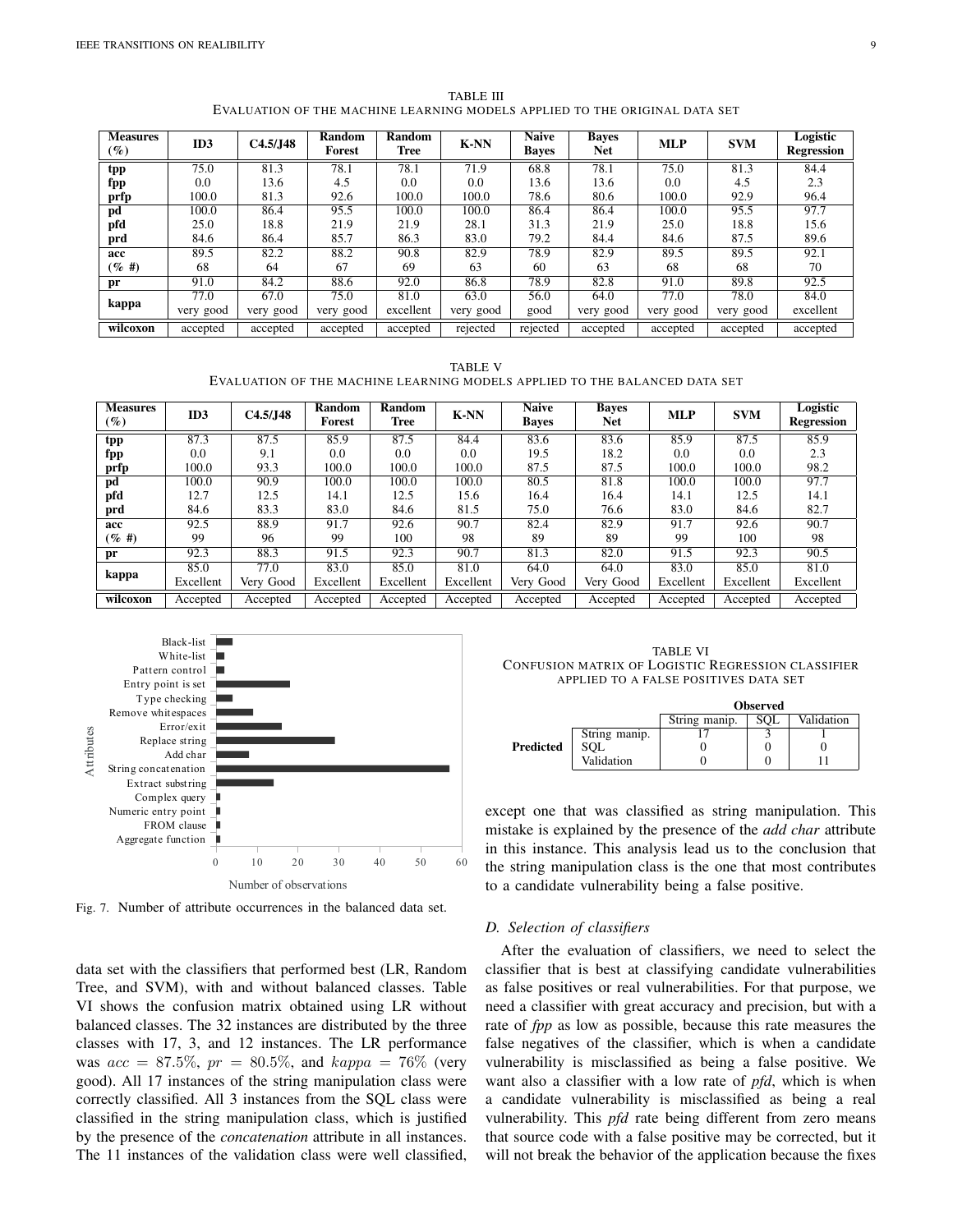are designed to avoid affecting the behavior of the application. Finally, we want to justify why a candidate vulnerability is classified as a false positive, i.e., which attributes lead to this classification.

## *Meta-models.*

To optimize the classification performed by classifiers, our first attempt was to combine machine learning algorithms. WEKA allows us to do this using meta-models. In the evaluation made in the previous section, the Random Tree (RT) and LR were two of the best classifiers. We used the Bagging, Stacking, and Boosting algorithms with RT; and Boosting with LR (LogitBoost). The Stacking model had the worst performance with an *acc = 58%*, and thus we removed it from the evaluation. The others meta-models had in average *acc = 86.2%*, *pr = 87.7%*, *fpp = 3.8%*, and 66 instances well classified. Given these results, we concluded that the metamodels had no benefit, as they showed worst performance than RT and LR separately (see Tables III, and V for these two classifiers).

# *Top 3 classifiers.*

LR was the best classifier with our original data set, but had  $fpp = 2.3\%$  so it can misclassify candidate vulnerabilities as false positives. With the balanced data set, it was one of the best classifiers, despite *fpp* remaining unchanged. On the other hand, RT was the best decision tree classifier in both evaluations with  $fpp = 0\%$ , i.e., no false negatives. Also, the SVM classifier was one of the best with the original data set, and the best with the balanced data set, with *fpp = 0%* unlike the *fpp = 4.5%* in the first evaluation. It was visible that SVM with the balanced data set classified correctly the two false negative instances that it classified wrongly with the original data set. Table IV shows the confusion matrix for RT (4th and 5th columns), and SVM (last two columns) with no false negatives; and for LR (2nd and 3rd columns) with the number of false positives (a false positive classified as a vulnerability) lower than the other two classifiers.

# *Rules of induction.*

Data mining is typically about correlation, but the classifiers presented so far do not show this correlation. For that purpose, our machine learning approach allows us to identify combinations of attributes that are correlated with the presence of false positives, i.e., what attributes justify the classification of false positives. To show this correlation, we use induction or coverage rules for classifying the instances, and for presenting the attributes combination to that classification. For this effect, we evaluated the JRip, PART, Prism, and Ridor induction classifiers. The results are presented in Table VII. Clearly, JRip was the best induction classifier, with higher *pr* and *acc*, and the only one without false negatives ( $fpp = 0\%$ ). It correctly classified 67 out of 76 instances. The instances wrongly classified are expressed by *pfd = 28.1%*. As explained, this statistic reports the number of instances that are false positives but were classified as real vulnerabilities. In our approach, these instances will be corrected with unnecessary fixes, but a fix does not interfere with the functionality of the code. So,

TABLE VII EVALUATION OF THE INDUCTION RULE CLASSIFIERS APPLIED TO OUR ORIGINAL DATA SET

| Measures $(\% )$ | <b>JRip</b> | <b>PART</b> | Prism | <b>Ridor</b> |
|------------------|-------------|-------------|-------|--------------|
| acc              | 88.2        | 88.2        | 86.8  | 86.8         |
| $( \%  # )$      | 67          | 67          | 66    | 66           |
| pr               | 90.0        | 88.5        | 88.4  | 87.5         |
| fpp              | 0.0         | 6.8         | 13.6  | 4.5          |
| pfd              | 28.1        | 18.6        | 9.7   | 25.0         |

TABLE VIII SET OF INDUCTION RULES FROM THE JRIP CLASSIFIER

| String<br>concatenation string / exit substring entry point |  | Replace Error Extract | <b>IsSet</b> | $ \overline{\text{While}} $ Class Cover<br>list |     |      |
|-------------------------------------------------------------|--|-----------------------|--------------|-------------------------------------------------|-----|------|
|                                                             |  |                       |              |                                                 | Yes |      |
|                                                             |  |                       |              |                                                 | Yes |      |
|                                                             |  |                       |              |                                                 | Yes |      |
|                                                             |  |                       |              |                                                 | Yes | 2, 0 |
|                                                             |  |                       |              |                                                 | Yes | 2, 0 |
|                                                             |  |                       |              |                                                 | No  |      |

although JRip has a higher *pfd* than the other classifiers, this is preferable to a *fpp* different from zero.

Table VIII shows the set of rules defined by JRip to classify our data set. The first six columns are the attributes involved in the rules, the seventh is the classification, and the last is the total number of instances covered by the rule, and the number of instances wrongly covered by the rule (the two numbers are separated by a comma). For example, the first rule (second line) classifies an instance as being false positive (Class Yes) when the *String concatenation* and *Replace string* attributes are present. The rule covers 9 instances in these conditions, from the 32 false positives instances from our data set, none were wrongly classified (9 , 0). The last rule classifies as real vulnerability (Class No) all instances that are not covered by the previous five rules. The 44 real vulnerabilities from our data set were correctly classified by this rule. The rule classified five instances in class No that are false positives. These instances are related with *Black list* and SQL attributes, which are not cover by the other rules. This classification justifies the *pfd* value in Table VII. Notice that the attributes involved in this set of rules confirms the study of main attributes presented in Section V-C, where the SQL attributes are not relevant, and the string manipulation and validation attributes (string manipulation first) are those that most contribute to the presence of false positives.

#### *E. Final selection and implementation*

The main conclusion of our study is that there is no single classifier that is the best for classifying false positives with our data set. Therefore, we opted to use the top 3 classifiers to increase the confidence in the false positive classification. The top 3 classifiers include Logistic Regression and Random Tree trained with the original data set, and SVM trained with the balanced data set. Also, the JRip induction rule is used to present the correlation between the attributes to justify the false positives classification. The combination of 3 classifiers is applied in sequence: first LR; if LR classifies the vulnerability as false positive, RT is applied; if false positive,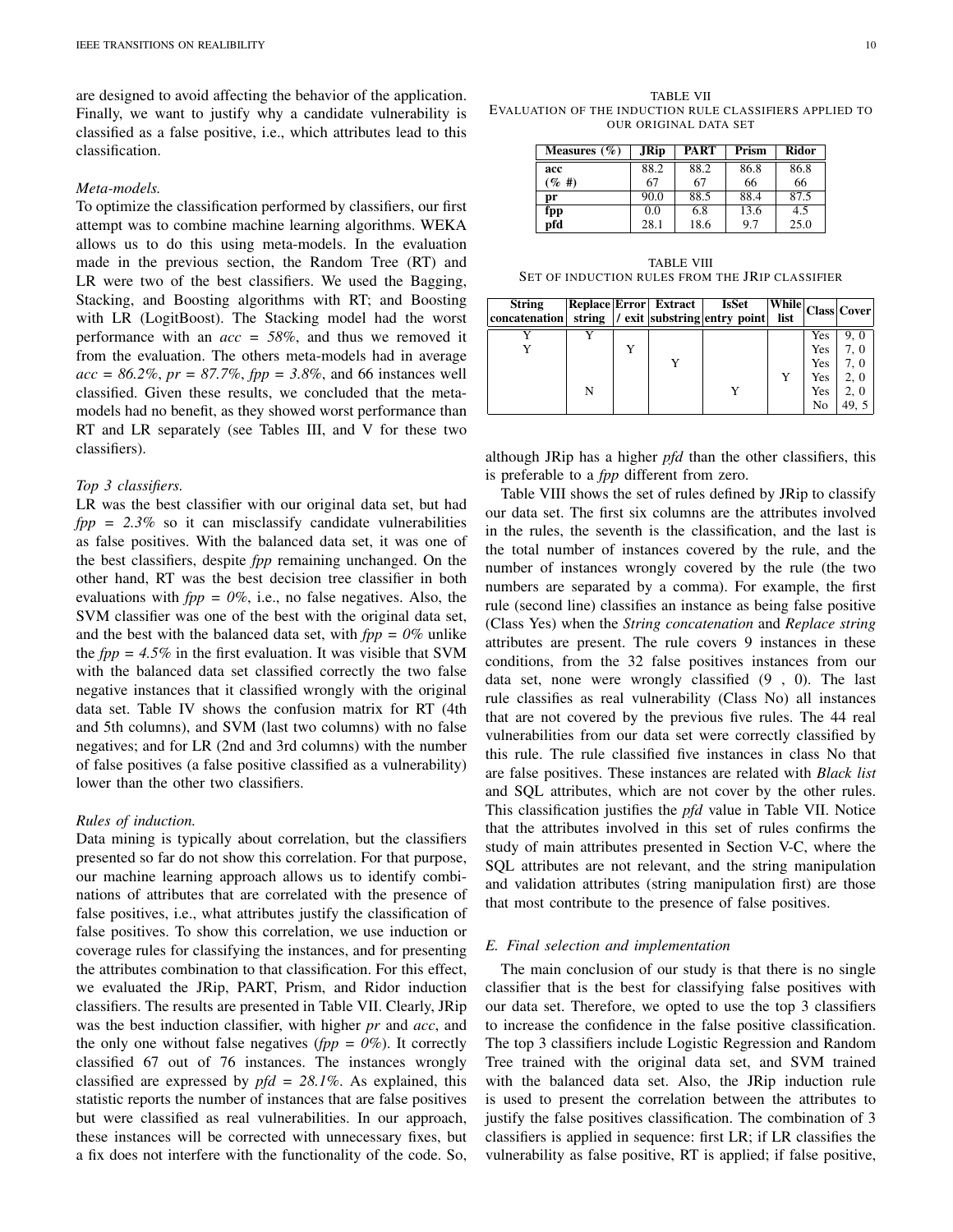SVM is applied. Only if SVM considers it a false positive is the final result determined to be a false positive. These classifiers were implemented in WAP, and trained with the original and balanced data sets as indicated.

#### VI. FIXING AND TESTING THE VULNERABLE CODE

## *A. Code correction*

Our approach involves doing code correction automatically after the detection of the vulnerabilities is performed by the taint analyzer and the data mining component. The taint analyzer returns data about the vulnerability, including its class (e.g., SQLI), and the vulnerable slice of code. The code corrector uses these data to define the fix to insert, and the place to insert it. Inserting a fix involves modifying a PHP file.

A fix is a call to a function that sanitizes or validates the data that reaches the sensitive sink. Sanitization involves modifying the data to neutralize dangerous metacharacters or metadata, if they are present. Validation involves checking the data, and executing the sensitive sink or not depending on this verification. Most fixes are inserted in the line of the sensitive sink instead of, for example, the line of the entry point, to avoid interference with other code that sanitizes the variable. Table IX shows the fixes, how they are inserted, and other related information.

For SQLI, the fix is inserted into the last line where the query is composed, and before it reaches the sensitive sink. However, the fix can be inserted in the line of the sensitive sink, if the query is composed there. The *san\_sqli* fix applies PHP sanitization functions (e.g., *mysql\_real\_escape\_string*), and lets the sensitive sink be executed with its arguments sanitized. The SQLI sanitization function precedes any malicious metacharacter with a backslash, and replaces others by their literal, e.g., \n by '\n'. The sanitization function applied by the *san\_sqli* fix depends on the DBMS, and the sensitive sink. For example, for MySQL, the *mysql\_real\_escape\_string* is selected if the sensitive sink *mysql\_query* is reached; but for PostgreSQL, the *pg\_escape\_string* is used if the sensitive sink is *pg\_query*. For XSS, the fixes use functions from the OWASP PHP Anti-XSS library that replace dangerous metacharacters by their HTML entity (e.g.,  $\lt$  becomes <). For stored XSS, the sanitization function *addslashes* is used, and the validation process verifies in runtime if an attempt of exploitation occurs, raising an alarm if that is the case. For these two classes of vulnerabilities, a fix is inserted for each malicious input that reaches a sensitive sink. For example, if three malicious inputs appear in an *echo* sensitive sink (for reflected XSS), then the *san\_out* fix will be inserted three times (one per each malicious input).

The fixes for the other classes of vulnerabilities were developed by us from scratch, and perform validation of the arguments that reach the sensitive sink, using black lists, and emitting an alarm in the presence of an attack. The *san\_eval* fix also performs sanitization, replacing malicious metacharacters by their HTML representation, for example backtick by  $&\#96$ .

The last two columns of the table indicate if the fixes output an alarm message when an attack is detected, and what happens to the execution of the web application when that action is made. For SQLI, reflected XSS, and PHPCI, nothing is outputted, and the execution of the application proceeds. For stored XSS, an alarm message is emitted, but the application proceeds with its execution. For the others, where the fixes perform validation, when an attack is detected, an alarm is raised, and the execution of the web application stops.

# *B. Testing fixed code*

Our fixes were designed to avoid modifying the (correct) behavior of the applications. So far, we witnessed no cases in which an application fixed by WAP started to function incorrectly, or that the fixes themselves worked incorrectly. However, to increase the confidence in this observation, we propose using software testing techniques. Testing is probably the most widely adopted approach for ensuring software correctness. The idea is to apply a set of test cases (i.e., inputs) to a program to determine for instance if the program in general contains errors, or if modifications to the program introduced errors. This verification is done by checking if these test cases produce incorrect or unexpected behavior or outputs. We use two software testing techniques for doing these two verifications, respectively: 1) program mutation, and 2) regression testing.

*1) Program mutation:* We use a technique based on program mutation to confirm that the inserted program fixes prevent the attacks as expected. Program mutation is a form of code-based testing, as it involves using the source code of the program [24]. This technique consists in generating variations of the program (mutants), which are afterwards used to verify if the outputs they produce differ from those produced by the unmodified program. The main idea is that, although understanding if the behavior of a program is incorrect or not is not trivial, on the contrary comparing the results of two tests of similar programs is quite feasible.

A mutant of a program  $P$  is defined as a program  $P'$  derived from  $P$  by making a single change to  $P$  [25], [26]. Given programs  $P$  and  $P'$ , and a test-case  $T$ , (A1)  $T$  *differentiates* P from  $P'$  if executions of P and P' with T produce different results; and (A2) if  $T$  fails to differentiate  $P$  from  $P'$ , either  $P$ is functionally equivalent to  $P'$ , or  $T$  is ineffective in revealing the changes introduced into  $P'$ . For each vulnerability it detects, WAP returns the vulnerable slice of code, and the same slice with the fix inserted, both starting in an entry point, and ending in a sensitive sink. Consider that  $P$  is the original program (that contains the vulnerable slice), and  $P'$  is the fixed program (with the fix inserted). Consider that both  $P$  and  $P'$ are executed with a test case T.

T *differentiates* P *from* P 0 *(A1):* If T is a malicious input that exploits the vulnerability in  $P$ , then  $P$  executed with  $T$ produces an incorrect behavior.  $P'$  is the fixed version of  $P$ . Therefore, if the fix works correctly, the result of the execution of  $P'$  with  $T$  differs from the result of the execution of  $P$  with T. As explained above, comparing the results of the two tests is quite feasible.

T *does not differentiate* P *from* P 0 *(A2):* If T is a benign input, and  $P$  and  $P'$  are executed with  $T$ , a correct behavior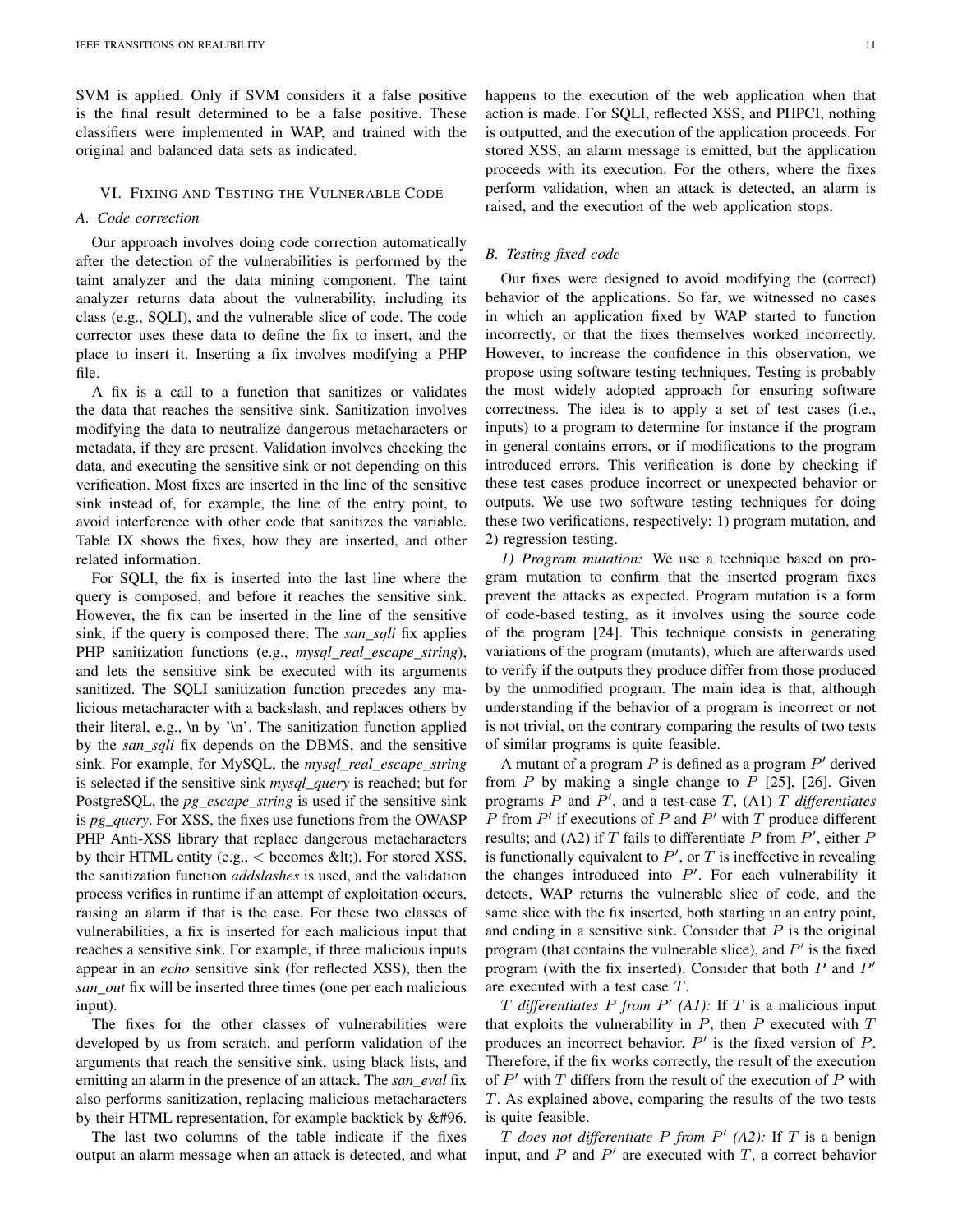|                      |          |                                            |                   | <b>Fix</b>                      |                |                 | Output           |                          |
|----------------------|----------|--------------------------------------------|-------------------|---------------------------------|----------------|-----------------|------------------|--------------------------|
| <b>Vulnerability</b> | Addition | <b>Sanitization</b><br><b>Substitution</b> | <b>Black-list</b> | Validation<br><b>White-list</b> | Applied to     | <b>Function</b> | Alarm<br>message | <b>Stop</b><br>execution |
| <b>SQLI</b>          | X        | X                                          |                   |                                 | query          | san_sqli        |                  | No                       |
| Reflected XSS        |          | X                                          |                   |                                 | sensitive sink | san out         |                  | No                       |
| Stored XSS           | X        | X                                          |                   | X                               | sensitive sink | san_wdata       | X                | No                       |
| Stored XSS           |          | X                                          |                   | X                               | sensitive sink | san rdata       | X                | No                       |
| <b>RFI</b>           |          |                                            | X                 |                                 | sensitive sink | san mix         | X                | Yes                      |
| LFI                  |          |                                            | X                 |                                 | sensitive sink | san mix         | X                | Yes                      |
| DT /PT               |          |                                            | X                 |                                 | sensitive sink | san mix         | X                | Yes                      |
| <b>SCD</b>           |          |                                            | X                 |                                 | sensitive sink | san mix         | X                | Yes                      |
| <b>OSCI</b>          |          |                                            | X                 |                                 | sensitive sink | san osci        | X                | Yes                      |
| PHPCI                | X        | X                                          | X                 |                                 | sensitive sink | san eval        | $X -$            | Yes. No                  |

TABLE IX ACTION AND OUTPUT OF THE FIXES

is obtained in both cases, and the result produced by both programs is equal. Input sanitization and validation do not interfere with benign inputs, so the fixes only act on malicious inputs, leaving the benign inputs untouched, and remaining the correct behavior.

Applying this approach with a large set of test cases, we can gain confidence that a fix indeed corrects a vulnerability.

*2) Regression testing:* A concern that may be raised about the use of WAP for correcting web applications is that the applications may start to function incorrectly due to the modifications made by the tool. As mentioned, we have some experience with the tool, and we never observed this problem. Nevertheless, we propose using regression testing to verify if the (correct) behavior of an application was modified by WAP. Regression testing consists in running the same tests before and after the program modifications [24]. The objective is to check if the functionality that was working correctly before the changes still continues to work correctly.

We consider that the result of running an application test can be either *pass* or *fail*, respectively if the application worked as expected with that test case or not. We are not concerned about how the test cases are obtained. If WAP is used by the application developers, then they can simply do their own regression testing process. If WAP is employed by others, they can write their own suite of tests, or use the tests that come with the application (something that happens with many open source applications). Regression testing is successful if all the test cases that resulted in pass before the WAP modification also result in pass after inserting the fixes.

# VII. EXPERIMENTAL EVALUATION

WAP was implemented in Java, using the ANTLR parser generator. It has around 95,000 lines of code, with 78,500 of which generated by ANTLR. The implementation followed the architecture of Fig. 3, and the approach of the previous sections.

The objective of the experimental evaluation was to answer the following questions.

1) Is WAP able to process a large set of PHP applications? (Section VII-A.)

2) Is it more accurate and precise than other tools that do not combine taint analysis and data mining? (Sections VII-B through VII-C.)

3) Does it correct the vulnerabilities it detects? (Section VII-D.)

4) Does the tool detect the vulnerabilities that it was programmed to detect? (Section VII-D.)

5) Do its corrections interfere with the normal behavior of applications? (Section VII-E.)

## *A. Large scale evaluation*

To show the ability of using WAP with a large set of PHP applications, we run it with 45 open source packages. Table X shows the packages that were analyzed, and summarizes the results. The table shows that more than 6,700 files and 1,380,000 lines of code were analyzed, with 431 vulnerabilities found (at least 43 of which were false positives (FP)). The largest packages analyzed were Tikiwiki version 1.6 with 499,315 lines of code, and phpMyAdmin version 2.6.3-pl1 with 143,171 lines of code. We used a range of packages from well-known applications (e.g., Tikiwiki) to small applications in their initial versions (like PHP-Diary). The functionality was equally diverse, including for instance a small content management application like phpCMS, an event console for the iPhone (ZiPEC), and a weather application (PHP Weather). The vulnerabilities found in ZiPEC were in the last version, so we informed the programmers, who then acknowledged their existence and fixed them.

## *B. Taint analysis comparative evaluation*

To answer the second question, we compare WAP with Pixy and PhpMinerII. To the best of our knowledge, Pixy is the most cited PHP static analysis tool in the literature, and PhpMinerII is the only tool that does data mining. Other open PHP verification tools are available, but they are mostly simple prototypes. The full comparison of WAP with the two tools can be found in the next section. This one has the simpler goal of comparing WAP's taint analyzer with Pixy, which does this same kind of analysis. We consider only SQLI and reflected XSS vulnerabilities, as Pixy only detects these two (recall that WAP detects vulnerabilities of eight classes).

Table XI shows the results of the execution of the two tools with a randomly selected subset of the applications of Table X: 9 open source applications, and all PHP samples of NIST's SAMATE [41]. Pixy did not manage to process *mutilidae* and *WackoPicko* because they use the object-oriented features of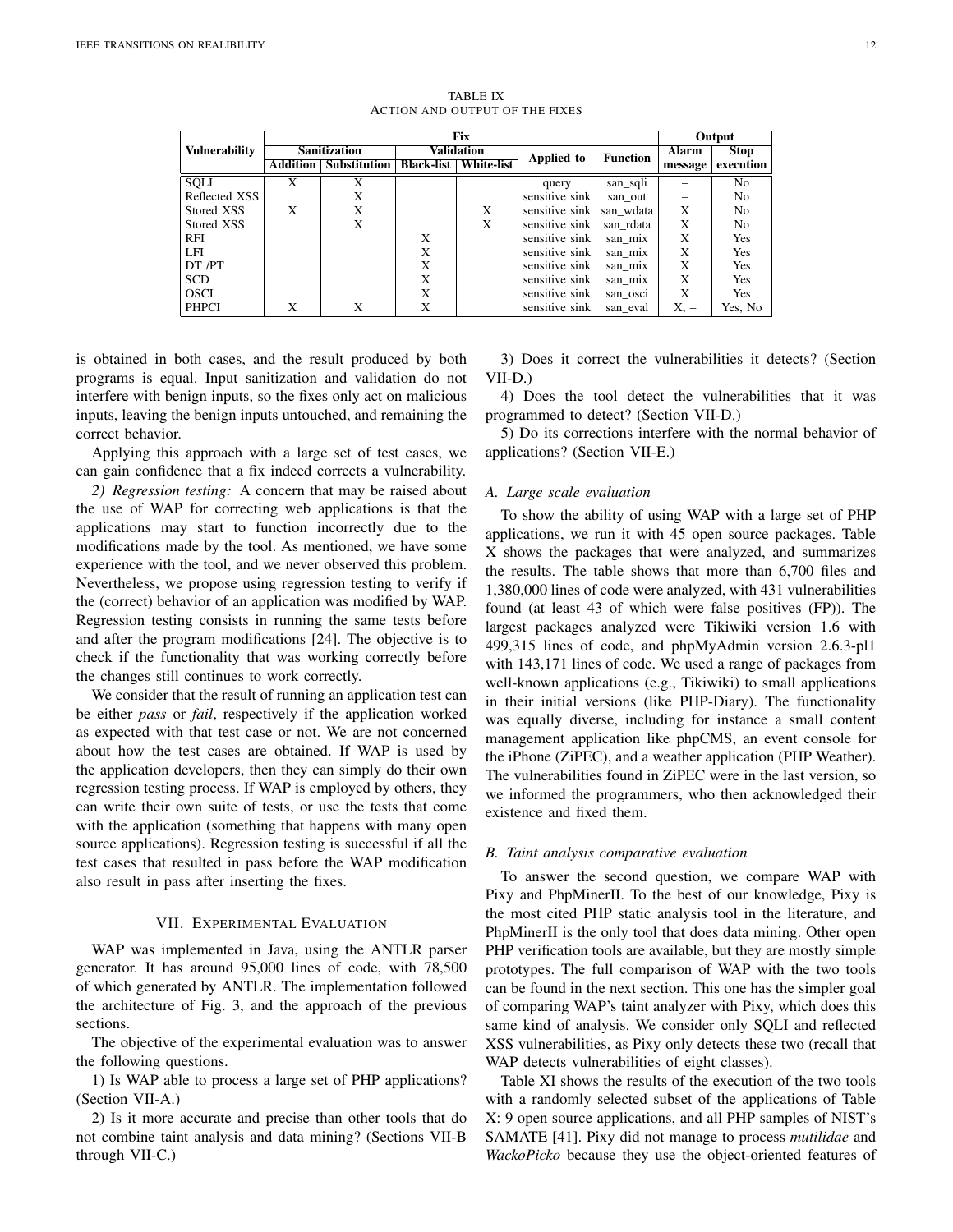| Web application         | <b>Files</b>   | Lines of<br>code | <b>Analysis</b><br>time(s) | Vul<br>files   | Vul<br>found             | FP             | Real<br>vul               |
|-------------------------|----------------|------------------|----------------------------|----------------|--------------------------|----------------|---------------------------|
|                         |                |                  |                            |                |                          |                |                           |
| $adminer-1.11.0$        | 45             | 5,434            | $\overline{27}$            | $\overline{3}$ | $\overline{3}$           | $\overline{0}$ | $\overline{\overline{3}}$ |
| Butterfly insecure      | 16             | 2,364            | 3                          | 5              | 10                       | 0              | 10                        |
| Butterfly secure        | 15             | 2,678            | 3                          | 3              | $\overline{4}$           | $\overline{0}$ | $\overline{4}$            |
| currentcost             | 3              | 270              | $\mathbf{1}$               | $\overline{c}$ | $\overline{4}$           | $\overline{c}$ | $\overline{c}$            |
| dmoz2mysql              | 6              | 1,000            | $\overline{c}$             | $\overline{0}$ | $\overline{0}$           | $\overline{0}$ | $\overline{0}$            |
| <b>DVWA 1.0.7</b>       | 310            | 31,407           | 15                         | 12             | 15                       | 8              | 7                         |
| emoncms                 | 76             | 6,876            | 6                          | 6              | 15                       | 3              | 12                        |
| gallery <sub>2</sub>    | 644            | 124,414          | 27                         | $\Omega$       | $\Omega$                 | $\theta$       | $\mathbf{0}$              |
| getboo                  | 199            | 42,123           | 17                         | 30             | 64                       | 9              | 55                        |
| Ghost                   | 16             | 398              | $\overline{c}$             | $\overline{c}$ | 3                        | $\overline{0}$ | 3                         |
| gilbitron-PIP           | 14             | 328              | $\mathbf{1}$               | $\overline{0}$ | $\overline{0}$           | $\overline{0}$ | $\boldsymbol{0}$          |
| <b>GTD-PHP</b>          | 62             | 4,853            | 10                         | 33             | 111                      | $\theta$       | 111                       |
| Hexjector 1.0.6         | 11             | 1,640            | 3                          | $\mathbf{0}$   | $\overline{0}$           | $\overline{0}$ | $\overline{0}$            |
| Hotelmis 0.7            | 447            | 76,754           | 9                          | $\overline{c}$ | 7                        | 5              | $\overline{c}$            |
| Lithuanian-7.02.05-v1.6 | 132            | 3,790            | 24                         | $\overline{0}$ | $\overline{0}$           | $\overline{0}$ | $\overline{0}$            |
| Measureit 1.14          | 2              | 967              | $\overline{c}$             | 1              | 12                       | 7              | 5                         |
| Mfm 0.13                | $\overline{7}$ | 5,859            | 6                          | $\mathbf{1}$   | 8                        | 3              | 5                         |
| Mutillidae 1.3          | 18             | 1,623            | 6                          | 10             | 19                       | $\theta$       | 19                        |
| Mutillidae 2.3.5        | 578            | 102,567          | 63                         | 7              | 10                       | $\overline{0}$ | 10                        |
| NeoBill0.9-alpha        | 620            | 100,139          | 6                          | 5              | 19                       | $\overline{0}$ | 19                        |
| $ocsvg-0.2$             | $\overline{4}$ | 243              | $\mathbf{1}$               | $\overline{0}$ | $\overline{0}$           | $\overline{0}$ | $\mathbf{0}$              |
| <b>OWASP</b> Vicnum     | 22             | 814              | $\overline{c}$             | 7              | $\overline{\mathcal{L}}$ | 3              | $\mathbf{1}$              |
| paCRUD 0.7              | 100            | 11,079           | 11                         | $\overline{0}$ | $\boldsymbol{0}$         | $\overline{0}$ | $\boldsymbol{0}$          |
| Peruggia                | 10             | 988              | $\overline{c}$             | 6              | 22                       | $\theta$       | 22                        |
| PHP X Template 0.4      | 10             | 3,009            | 5                          | $\mathbf{0}$   | $\overline{0}$           | $\theta$       | $\overline{0}$            |
| PhpBB 1.4.4             | 62             | 20,743           | 25                         | $\overline{0}$ | $\overline{0}$           | $\overline{0}$ | $\overline{0}$            |
| Phpcms 1.2.2            | 6              | 227              | $\overline{2}$             | 3              | 5                        | $\overline{0}$ | 5                         |
| PhpCrud                 | 6              | 612              | 3                          | $\theta$       | $\overline{0}$           | $\overline{0}$ | $\overline{0}$            |
| PhpDiary-0.1            | 9              | 618              | $\overline{c}$             | $\overline{0}$ | $\overline{0}$           | $\overline{0}$ | $\overline{0}$            |
| PHPFusion               | 633            | 27,000           | 40                         | $\overline{0}$ | $\overline{0}$           | $\overline{0}$ | $\overline{0}$            |
| phpldapadmin-1.2.3      | 97             | 28,601           | 9                          | $\theta$       | $\theta$                 | $\theta$       | $\Omega$                  |
| PHPLib 7.4              | 73             | 13,383           | 35                         | 3              | 14                       | $\overline{0}$ | 14                        |
| PHPMyAdmin 2.0.5        | 40             | 4,730            | 18                         | $\theta$       | $\theta$                 | $\theta$       | $\theta$                  |
| PHPMyAdmin 2.2.0        | 34             | 9,430            | 12                         | $\overline{0}$ | $\overline{0}$           | $\overline{0}$ | $\overline{0}$            |
| PHPMyAdmin 2.6.3-pl1    | 287            | 143,171          | 105                        | $\theta$       | $\theta$                 | $\theta$       | $\theta$                  |
| Phpweather 1.52         | 13             | 2,465            | 9                          | $\overline{0}$ | $\overline{0}$           | $\overline{0}$ | $\overline{0}$            |
| <b>SAMATE</b>           | 22             | 353              | $\mathbf{1}$               | 10             | 20                       | $\mathbf{1}$   | 19                        |
| Tikiwiki 1.6            | 1,563          | 499,315          | $\mathbf{1}$               | $\overline{4}$ | $\overline{4}$           | $\overline{0}$ | $\overline{4}$            |
| volkszaehler            | 43             | 5,883            | $\mathbf{1}$               | $\overline{0}$ | $\mathbf{0}$             | $\theta$       | $\Omega$                  |
| WackoPicko              | 57             | 4,156            | 3                          | $\overline{4}$ | 11                       | $\overline{0}$ | 11                        |
| WebCalendar             | 129            | 36,525           | 20                         | $\overline{0}$ | $\overline{0}$           | $\theta$       | $\Omega$                  |
| Webchess 1.0            | 37             | 7,704            | $\mathbf{1}$               | 5              | 13                       | $\overline{0}$ | 13                        |
| WebScripts              | 5              | 391              | $\overline{\mathcal{L}}$   | $\overline{c}$ | 14                       | $\theta$       | 14                        |
| Wordpress 2.0           | 215            | 44,254           | 10                         | 7              | 13                       | $\mathbf{1}$   | 12                        |
| <b>ZiPEC 0.32</b>       | 10             | 765              | $\overline{c}$             | 1              | 7                        | $\mathbf{1}$   | 6                         |
| Total                   | 6,708          | 1,381,943        | 557                        | 174            | 431                      | 43             | 388                       |

TABLE X SUMMARY OF THE RESULTS OF RUNNING WAP WITH OPEN SOURCE PACKAGES

PHP 5.0, whereas Pixy supports only those in PHP 4.0. WAP's taint analyzer (WAP-TA) detected 68 vulnerabilities (22 SQLI, and 46 XSS), with 21 false positives (FP). Pixy detected 73 vulnerabilities (20 SQLI, and 53 XSS), with 41 false positives, and 5 false negatives (FN, i.e., it did not detect 5 vulnerabilities that WAP-TA did).

Pixy reported 30 false positives that were not raised by WAP-TA. This difference is explained in part by the interprocedural, global, and context-sensitive analyses performed by WAP-TA, but not by Pixy. Another part of the justification is the bottom-up taint analysis carried out by Pixy (AST navigated from the leafs to the root of the tree), whereas the WAP-TA analysis is top-down (starts from the entry points, and verifies if they reach a sensitive sink).

Overall, WAP-TA was more accurate than Pixy: it had an accuracy of 69%, whereas Pixy had only 44%.

TABLE XI RESULTS OF RUNNING WAP'S TAINT ANALYZER (WAP-TA), PIXY, AND WAP COMPLETE (WITH DATA MINING)

| Webapp              | WAP-TA |    |                |   | Pixy                          |    |    |                | WAP (complete) |    |                |
|---------------------|--------|----|----------------|---|-------------------------------|----|----|----------------|----------------|----|----------------|
|                     |        |    |                |   | SQLI XSS FP FN SQLI XSS FP FN |    |    |                |                |    | SOLI XSS Fixed |
| currentcost         | 3      | 4  | $\overline{c}$ | 0 | 3                             | 5  | 3  | $\Omega$       |                | 4  |                |
| DVWA 1.0.7          |        | っ  | ∍              | 0 |                               | 0  | ∍  | $\overline{c}$ | ↑              | C  |                |
| emoncms             | 2      | 6  | 3              | 0 | $\mathfrak{D}$                | 3  | 0  | $\Omega$       | $\mathfrak{D}$ | ٩  |                |
| Measureit 1.14      |        |    |                | 0 |                               | 16 | 16 | $\Omega$       |                | 0  |                |
| Mfm $0.13$          |        | 8  | 3              | 0 | $\Omega$                      | 10 | 8  | 3              |                | 5  |                |
| Multilidae 2.3.5    |        | ↑  | 0              | 0 |                               |    |    |                |                | ∍  |                |
| <b>OWASP</b> Vicnum | 3      |    | ٩              | 0 | 3                             |    | 3  | $\Omega$       | 0              |    |                |
| <b>SAMATE</b>       | ٩      | 11 | 0              | 0 | 4                             | 11 |    | $\Omega$       | ٩              | 11 | 14             |
| WackoPicko          | 3      | 5  | 0              | 0 |                               |    | -  |                | ٩              | 5  | 8              |
| ZiPEC 0.32          | ٩      | 0  |                | 0 | 3                             | 7  | 8  | $\Omega$       | $\overline{c}$ | 0  | $\mathfrak{D}$ |
| Total               | 22     | 46 |                | 0 | 20                            | 53 | 41 | 5              | 14             | 33 | 47             |

## *C. Full comparative evaluation*

This section compares the complete WAP with Pixy and PhpMinerII.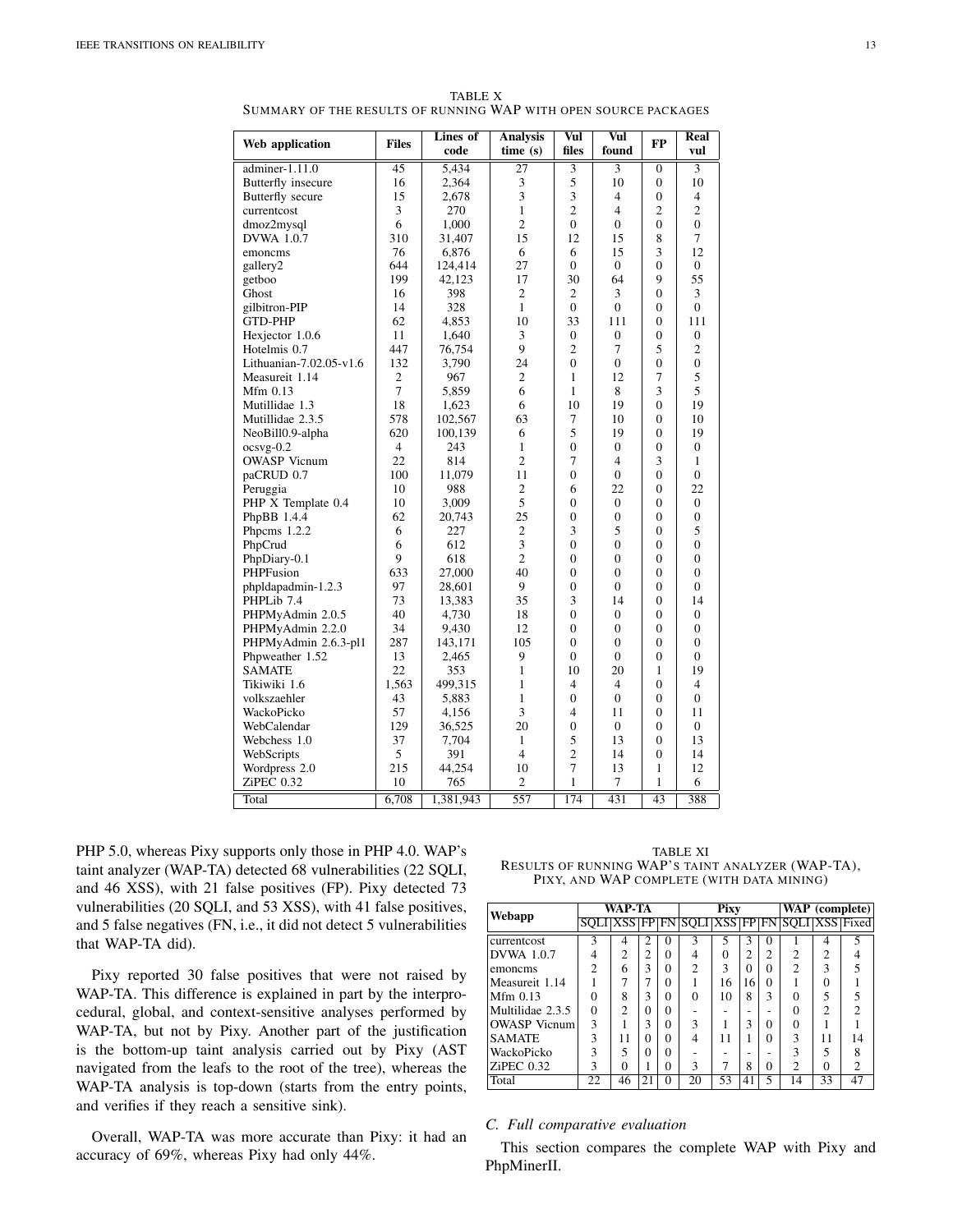PhpMinerII does data mining of program slices that end at a sensitive sink, regardless of data being propagated through them starting at an entry point or not. PhpMinerII does this analysis to predict vulnerabilities, whereas WAP uses data mining to predict false positives in vulnerabilities detected by the taint analyzer.

We evaluated PhpMinerII with our data set using the same classifiers as PhpMinerII's authors [27][28] (a subset of the classifiers of Section V-B). The results of this evaluation are in Table XII. It is possible to observe that the best classifier is LR, which is the only one that passed the Wilcoxon signedrank test. It had also the highest precision (*pr*) and accuracy (*acc*), and the lowest false alarm rate (*fpp = 20%*).

TABLE XII EVALUATION OF THE MACHINE LEARNING MODELS APPLIED TO THE DATA SET RESULTING FROM PHPMINERII

| <b>Measures</b><br>$(\%)$ | C4.5/J48  | <b>Naive</b><br><b>Baves</b> | <b>MLP</b> | Logistic<br><b>Regression</b> |
|---------------------------|-----------|------------------------------|------------|-------------------------------|
| tpp                       | 94.3      | 88.7                         | 94.3       | 90.6                          |
| fpp                       | 32.0      | 60.0                         | 32.0       | 20.0                          |
| prfp                      | 86.2      | 75.8                         | 86.2       | 90.6                          |
| pd                        | 68.0      | 40.0                         | 68.0       | 80.0                          |
| pfd                       | 5.7       | 11.3                         | 5.7        | 9.4                           |
| prd                       | 85.0      | 62.5                         | 85.0       | 80.0                          |
| acc                       | 85.9      | 73.1                         | 85.9       | 87.2                          |
| $( \%  # )$               | 67        | 57                           | 67         | 68                            |
| pr                        | 85.6      | 69.2                         | 85.6       | 85.3                          |
|                           | 65.8      | 31.7                         | 65.8       | 70.6                          |
| kappa                     | Very Good | Reasonable                   | Very Good  | Very Good                     |
| wilcoxon                  | Rejected  | Rejected                     | Rejected   | Accepted                      |

The confusion matrix of the LR model for PhpMinerII (Table XIII) shows that it correctly classified 68 instances, with 48 as vulnerabilities, and 20 as non-vulnerabilities. We can conclude that LR is a good classifier for PhpMinerII, with an accuracy of 87.2%, and a precision of 85.3%.

We now compare the three tools. The comparison with Pixy can be extracted from Table XI; however, we cannot show the results of PhpMinerII in the table because it does not really identify vulnerabilities. The accuracy of WAP was 92.1%, whereas the accuracy of WAP-TA was 69%, and of Pixy was only 44%. The PHPminerII results (Tables XII and XIII) are much better than Pixy's, but not as good as WAP's, which has an accuracy of 92.1%, and a precision of 92.5% (see Table III) with the same classifier.

Table XIV summarizes the comparison between WAP, Pixy, and PhpMinerII. We refined these values for a more detailed comparison. We obtained the intersection between the 53 slices classified as vulnerable by PHPminerII and the 68 vulnerabilities found by WAP. Removing from the 68 those found in applications that PHPminerII could not process, 37 remain, 11 of which are false positives. All the 22 real vulnerabilities detected by PHPminerII were also detected by WAP, and PHPminerII did not detect 4 vulnerabilities that WAP identified. The 11 false positives from WAP are among the 31 false positives of PHPminerII.

## *D. Fixing vulnerabilities*

WAP uses data mining to discover false positives among the vulnerabilities detected by its taint analyzer. Table XI shows

TABLE XIII CONFUSION MATRIX OF PHPMINERII WITH LR

|                  |              | <b>Observed</b> |              |  |  |  |
|------------------|--------------|-----------------|--------------|--|--|--|
|                  |              | Yes (Vul)       | No (not Vul) |  |  |  |
| <b>Predicted</b> | Yes (Vul)    | 48              |              |  |  |  |
|                  | No (not Vul) |                 |              |  |  |  |

TABLE XIV SUMMARY FOR WAP, PIXY AND PHPMINERII

| Metric    | WAP   | Pixv  | PhpMinerII |
|-----------|-------|-------|------------|
| accuracy  | 92.1% | 44.0% | 87.2%      |
| precision | 92.5% | 50.0% | 85.2%      |

that in the set of 10 packages WAP detected 47 SQLI, and reflected XSS vulnerabilities. The taint analyzer raised 21 false positives that were detected by the data mining component. All the vulnerabilities detected were corrected (right-hand column of the table).

WAP detects several other classes of vulnerabilities besides SQLI and reflected XSS. Table XV expands the data of Table XI for all the vulnerabilities discovered by WAP. The 69 XSS vulnerabilities detected include reflected and stored XSS vulnerabilities, which explains the difference to the 46 reflected XSS of Table XI. Again, all vulnerabilities were corrected by the tool (last column).

TABLE XV RESULTS OF THE EXECUTION OF WAP WITH ALL VULNERABILITIES IT DETECTS AND CORRECTS

|                   |                 | Detected taint analysis | <b>Detected</b> |                       |    |     |                |                |       |
|-------------------|-----------------|-------------------------|-----------------|-----------------------|----|-----|----------------|----------------|-------|
| Webapp            | SQLI            | RFI. LFI<br>DT/PT       |                 | SCD OSCI XSS Total FP |    |     |                | data<br>mining | Fixed |
| currentcost       | 3               |                         | $\Omega$        | 0                     | 4  |     | $\mathfrak{D}$ |                | 5     |
| <b>DVWA 1.0.7</b> | 4               |                         | 0               | 6                     | 4  | 17  | 8              |                |       |
| emonems           | $\overline{c}$  |                         | 0               | 0                     | 13 | 15  | 3              | 12             | 12    |
| Measureit 1.14    |                 |                         | 0               | 0                     | 11 | 12  |                |                | 5     |
| Mfm $0.13$        | 0               |                         | 0               | 0                     | 8  | 8   | 3              | 5              |       |
| Mutillidae 2.3.5  | $\Omega$        |                         |                 | 2                     | 8  | 10  | 0              | 10             | 10    |
| OWASP_Vicnum      | 3               |                         | 0               | 0                     |    | 4   | 3              |                |       |
| <b>SAMATE</b>     | 3               | 6                       |                 | ∩                     | 11 | 20  |                | 19             | 19    |
| <b>WackoPicko</b> | 3               | $\mathfrak{D}$          | 0               |                       | 5  | 11  | 0              | 11             | 11    |
| <b>ZiPEC 0.32</b> | 3               | 0                       | 0               | 0                     | 4  |     |                |                | 6     |
| Total             | $2\overline{2}$ | 11                      | $\Omega$        | 9                     | 69 | 111 | 28             | 83             | 83    |

## *E. Testing fixed applications*

WAP returns new application files with the vulnerabilities removed by the insertion of fixes in the source code. As explained in Section VI-B, regression testing can be used to check if the code corrections made by WAP compromise the previously correct behavior of the application.

For this purpose, we did regression testing using Selenium [42], a framework for testing web applications. Selenium automates browsing, and verifies the results of the requests sent to web applications. The DVWA 1.0.7 application and the samples in SAMATE were tested because they contain a variety of vulnerabilities detected and corrected by the WAP tool (see Table XV). Specifically, WAP corrected 6 files of DVWA 1.0.7, and 10 of SAMATE.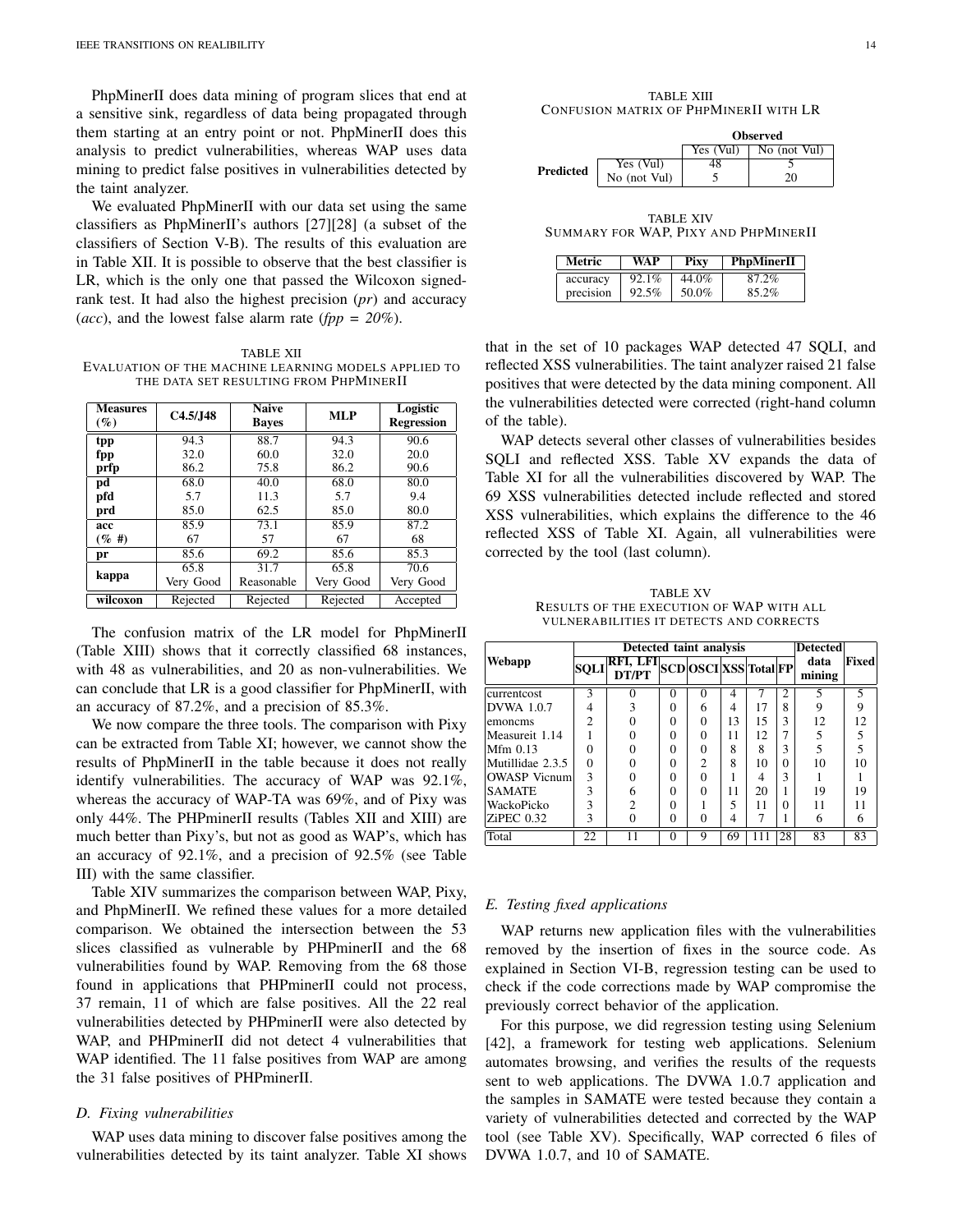The regression testing was carried out in the following way. First, we created in Selenium a set of test cases with benign inputs. Then, we ran these test cases with the original DVWA and SAMATE files, and observed that they passed all tests. Next, we replaced the 16 vulnerable files by the 16 files returned by WAP, and reran the tests to verify the changes introduced by the tool. The applications passed again all the tests.

# VIII. DISCUSSION

The WAP tool, like any other static analysis approach, can only detect vulnerabilities it is programmed to. WAP can, however, be extended to handle more classes of input validation vulnerabilities. We discuss it considering WAP's three main components: taint analyzer, data mining component, and code corrector. The taint analyzer has three pieces of data about each class of vulnerabilities: entry points, sensitive sinks, and sanitization functions. The entry points are always a variant of the same set (functions that read input parameters, e.g., \$\_GET), whereas the rest tend to be simple to identify once the vulnerability class is known. The data mining component has to be trained with new knowledge about false positives for the new class. This training may be skipped at first, and improved incrementally when more data become available. For the training, we need data about candidate vulnerabilities of that kind found by the taint analyzer, which have to be labeled as true or false positives. Then, the attributes associated to the false positives have to be used to configure the classifier. The code corrector needs data about what sanitization function has to be used to handle that class of vulnerability, and where it shall be inserted. Again, getting this information is doable once the new class is known and understood.

A limitation of WAP derives from the lack of formal specification of PHP. During the experimentation of the tool with many open source applications (Section VII-A), several times WAP was unable to parse the source code for lack of a grammar rule to deal with strange constructions. With time, these rules were added, and these problems stopped appearing.

# IX. RELATED WORK

There is a large corpus of related work, so we just summarize the main areas by discussing representative papers, while leaving many others unreferenced to conserve space.

## *Detecting vulnerabilities with static analysis.*

Static analysis tools automate the auditing of code, either source, binary, or intermediate. In this paper, we use the term *static analysis* in a narrow sense to designate static analysis of source code to detect vulnerabilities [8], [9], [10], [29]. The most interesting static analysis tools do *semantic analysis* based on the abstract syntax tree (AST) of a program. *Data flow analysis* tools follow the data paths inside a program to detect security problems. The most commonly used data flow analysis technique for security analysis is *taint analysis*, which marks data that enters the program as *tainted*, and detects if it reaches sensitive functions.

Taint analysis tools like CQUAL [10] and Splint [19] (both for C code) use two qualifiers to annotate source code: the *untainted* qualifier indicates either that a function or parameter returns trustworthy data (e.g., a sanitization function), or a parameter of a function requires trustworthy data (e.g., *mysql\_query*). The *tainted* qualifier means that a function or a parameter returns non-trustworthy data (e.g., functions that read user input).

Pixy [9] uses taint analysis for verifying PHP code, but extends it with *alias analysis* that takes into account the existence of aliases, i.e., of two or more variable names that are used to denominate the same variable. SaferPHP uses taint analysis to detect certain semantic vulnerabilities in PHP code: denial of service due to infinite loops, and unauthorized operations in databases [29]. WAP also does taint analysis and alias analysis for detecting vulnerabilities, although it goes further by also correcting the code. Furthermore, Pixy does only module-level analysis, whereas WAP does global analysis (i.e., the analysis is not limited to a module or file, but can involve several).

## *Vulnerabilities and data mining.*

Data mining has been used to predict the presence of software defects [30], [31], [32]. These works were based on code attributes such as numbers of lines of code, code complexity metrics, and object-oriented features. Some papers went one step further in the direction of our work by using similar metrics to predict the existence of vulnerabilities in source code [33], [34], [35]. They used attributes such as past vulnerabilities and function calls [33], or code complexity and developer activities [34]. Contrary to our work, these other works did not aim to detect bugs and identify their location, but to assess the quality of the software in terms of the prevalence of defects and vulnerabilities.

Shar and Tan presented PhpMinerI, and PhpMinerII, which are two tools that use data mining to assess the presence of vulnerabilities in PHP programs [27], [28]. These tools extract a set of attributes from program slices, then apply data mining algorithms to those attributes. The data mining process is not really done by the tools, but by the WEKA tool [23]. More recently, the authors evolved this idea to use also traces or program execution [36]. Their approach is an evolution of the previous works that aimed to assess the prevalence of vulnerabilities, but obtaining a higher accuracy. WAP is quite different because it has to identify the location of vulnerabilities in the source code, so that it can correct them with fixes. Moreover, WAP does not use data mining to identify vulnerabilities, but to predict whether the vulnerabilities found by taint analysis are really vulnerabilities or false positives.

# *Correcting vulnerabilities.*

We propose to use the output of static analysis to remove vulnerabilities automatically. We are aware of a few works that use approximately the same idea of first doing static analysis then doing some kind of protection, but mostly for the specific case of SQL injection and without attempting to insert fixes in a way that can be replicated by a programmer. AMNESIA does static analysis to discover all SQL queries, vulnerable or not; and in runtime it checks if the call being made satisfies the format defined by the programmer [37]. Buehrer et al. do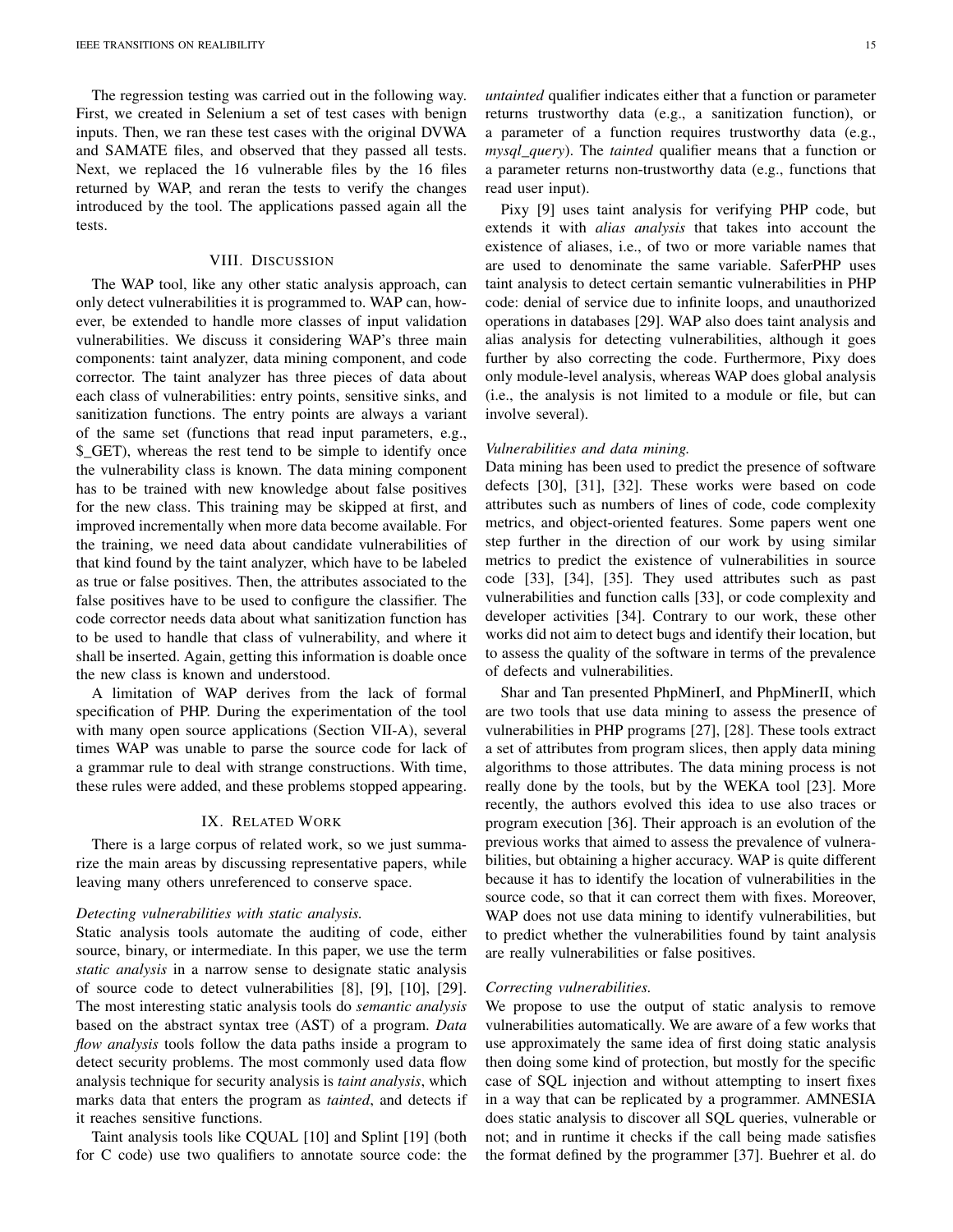something similar by comparing in runtime the parse tree of the SQL statement before and after the inclusion of user input [38]. WebSSARI also does static analysis, and inserts runtime guards, but no details are available about what the guards are, or how they are inserted [8]. Merlo et al. present a tool that does static analysis of source code, performs dynamic analysis to build syntactic models of legitimate SQL queries, and generates code to protect queries from input that aims to do SQLI [39]. saferXSS does static analysis for finding XSS vulnerabilities, then removes them using functions provided by OWASP's ESAPI [43] to wrap user inputs [40]. None of these works use data mining or machine learning.

## X. CONCLUSION

This paper presents an approach for finding and correcting vulnerabilities in web applications, and a tool that implements the approach for PHP programs and input validation vulnerabilities. The approach and the tool search for vulnerabilities using a combination of two techniques: static source code analysis, and data mining. Data mining is used to identify false positives using the top 3 machine learning classifiers, and to justify their presence using an induction rule classifier. All classifiers were selected after a thorough comparison of several alternatives. It is important to note that this combination of detection techniques cannot provide entirely correct results. The static analysis problem is undecidable, and resorting to data mining cannot circumvent this undecidability, but only provide probabilistic results. The tool corrects the code by inserting fixes, i.e., sanitization and validation functions. Testing is used to verify if the fixes actually remove the vulnerabilities and do not compromise the (correct) behavior of the applications. The tool was experimented with using synthetic code with vulnerabilities inserted on purpose, and with a considerable number of open source PHP applications. It was also compared with two source code analysis tools: Pixy, and PhpMinerII. This evaluation suggests that the tool can detect and correct the vulnerabilities of the classes it is programmed to handle. It was able to find 388 vulnerabilities in 1.4 million lines of code. Its accuracy and precision were approximately 5% better than PhpMinerII's, and 45% better than Pixy's.

#### ACKNOWLEDGMENT

This work was partially supported by the EC through project FP7- 607109 (SEGRID), and by national funds through Fundação para a Ciência e a Tecnologia (FCT) with references UID/CEC/50021/2013 (INESC-ID) and UID/CEC/00408/2013 (LaSIGE).

#### **REFERENCES**

- [1] Symantec, "Internet threat report. 2012 trends, vol. 18," Apr. 2013.
- [2] W. Halfond, A. Orso, and P. Manolios, "WASP: protecting web applications using positive tainting and syntax aware evaluation," *IEEE Trans. Softw. Eng.*, vol. 34, no. 1, pp. 65–81, 2008.
- [3] T. Pietraszek and C. V. Berghe, "Defending against injection attacks through context-sensitive string evaluation," in *Proc. 8th Int. Conf. Recent Advances in Intrusion Detection*, 2005, pp. 124–145.
- [4] X. Wang, C. Pan, P. Liu, and S. Zhu, "SigFree: A signature-free buffer overflow attack blocker," in *Proc. 15th USENIX Security Symp.*, Aug. 2006, pp. 225–240.
- [6] R. Banabic and G. Candea, "Fast black-box testing of system recovery code," *Proc.7th ACM European Conf. Computer Systems*, 2012, pp. 281– 294.
- [7] Huang, Yao-Wen et al, "Web application security assessment by fault injection and behavior monitoring," *Proc. 12th Int. Conf. World Wide Web*, 2003, pp. 148–159.
- [8] Huang, Yao-Wen et al, "Securing web application code by static analysis and runtime protection," *Proc. 13th Int. Conf. World Wide Web*, 2004, pp. 40–52.
- [9] N. Jovanovic, C. Kruegel, and E. Kirda, "Precise alias analysis for static detection of web application vulnerabilities," in *Proc. 2006 Workshop on Programming Languages and Analysis for Security*, Jun. 2006, pp. 27–36.
- [10] U. Shankar, K. Talwar, J. S. Foster, and D. Wagner, "Detecting format string vulnerabilities with type qualifiers," in *Proc. 10th USENIX Security Symp.*, vol. 10, Aug. 2001, pp. 16–16.
- [11] W. Landi, "Undecidability of static analysis," *ACM Letters on Programming Languages and Systems*, vol. 1, no. 4, pp. 323–337, 1992.
- [12] N. L. de Poel, "Automated security review of PHP web applications with static code analysis," *M.S. thesis*, State University of Groningen, May 2010.
- [13] "WAP tool website," http://awap.sourceforge.net/.
- [14] Imperva, "Hacker intelligence initiative, monthly trend report #8," Apr. 2012.
- [15] J. Williams and D. Wichers, "OWASP Top 10 2013 rcl the ten most critical web application security risks," OWASP Foundation, Tech. Rep., 2013.
- [16] R. S. Sandhu, "Lattice-based access control models," *IEEE Computer*, vol. 26, no. 11, pp. 9–19, 1993.
- [17] A. Sabelfeld and A. C. Myers, "Language-based information-flow security," *IEEE J. Sel. Areas Commun.*, vol. 21, no. 1, pp. 5–19, 2003.
- [18] A. Nguyen-Tuong, S. Guarnieri, D. Greene, J. Shirley, and D. Evans, "Automatically hardening web applications using precise tainting," *Security and Privacy in the Age of Ubiquitous Computing*, pp. 295–307, 2005.
- [19] D. Evans and D. Larochelle, "Improving security using extensible lightweight static analysis," *IEEE Softw.*, pp. 42–51, Jan/Feb 2002.
- [20] T. Parr, Language Implementation Patterns: Create Your Own Domain Specific and General Programming Languages. Pragmatic Bookshelf, 2009.
- [21] G. Wassermann and Z. Su, "Sound and precise analysis of web applications for injection vulnerabilities," in *Proc. 28th ACM SIGPLAN Conf. Programming Language Design and Implementation*, 2007, pp. 32–41.
- [22] J. Demsar, "Statistical comparisons of classifiers over multiple data sets," *The Journal of Machine Learning Research*, vol. 7, pp. 1–30, Dec 2006.
- [23] I. H. Witten, E. Frank, and M. A. Hall, Data Mining: Practical Machine Learning Tools and Techniques, 3rd ed. Morgan Kaufmann, 2011.
- [24] J. C. Huang, Software Error Detection through Testing and Analysis. John Wiley and Sons, Inc., 2009.
- [25] T. Budd et al., "The design of a prototype mutation system for program testing," in *Proc. AFIPS National Computer Conference*, 1978, pp. 623– 627.
- [26] R. A. DeMillo, R. J. Lipton, and F. G. Sayward, "Hints on test data selection: Help for the practicing programmer," Computer, vol. 11, no. 4, pp. 34–41, Apr 1978.
- [27] L. K. Shar and H. B. K. Tan, "Mining input sanitization patterns for predicting SQL injection and cross site scripting vulnerabilities," in *Proc. 34th Int. Conf. Software Engineering*, 2012, pp. 1293–1296.
- [28] L. K. Shar et al, "Predicting common web application vulnerabilities from input validation and sanitization code patterns," in *Proc. 27th IEEE/ACM Int. Conf. Automated Software Engineering*, 2012, pp. 310– 313.
- [29] S. Son and V. Shmatikov, "SAFERPHP: Finding semantic vulnerabilities in PHP applications," in *Proc. ACM SIGPLAN 6th Workshop on Programming Languages and Analysis for Security*, 2011.
- [30] E. Arisholm, L. C. Briand, and E. B. Johannessen, "A systematic and comprehensive investigation of methods to build and evaluate fault prediction models," *Journal of Systems and Software*, vol. 83, no. 1, pp. 2–17, 2010.
- [31] L. C. Briand, J. Wüst, J. W. Daly, and D. Victor Porter, "Exploring the relationships between design measures and software quality in objectoriented systems," *Journal of Systems and Software*, vol. 51, no. 3, pp. 245–273, 2000.